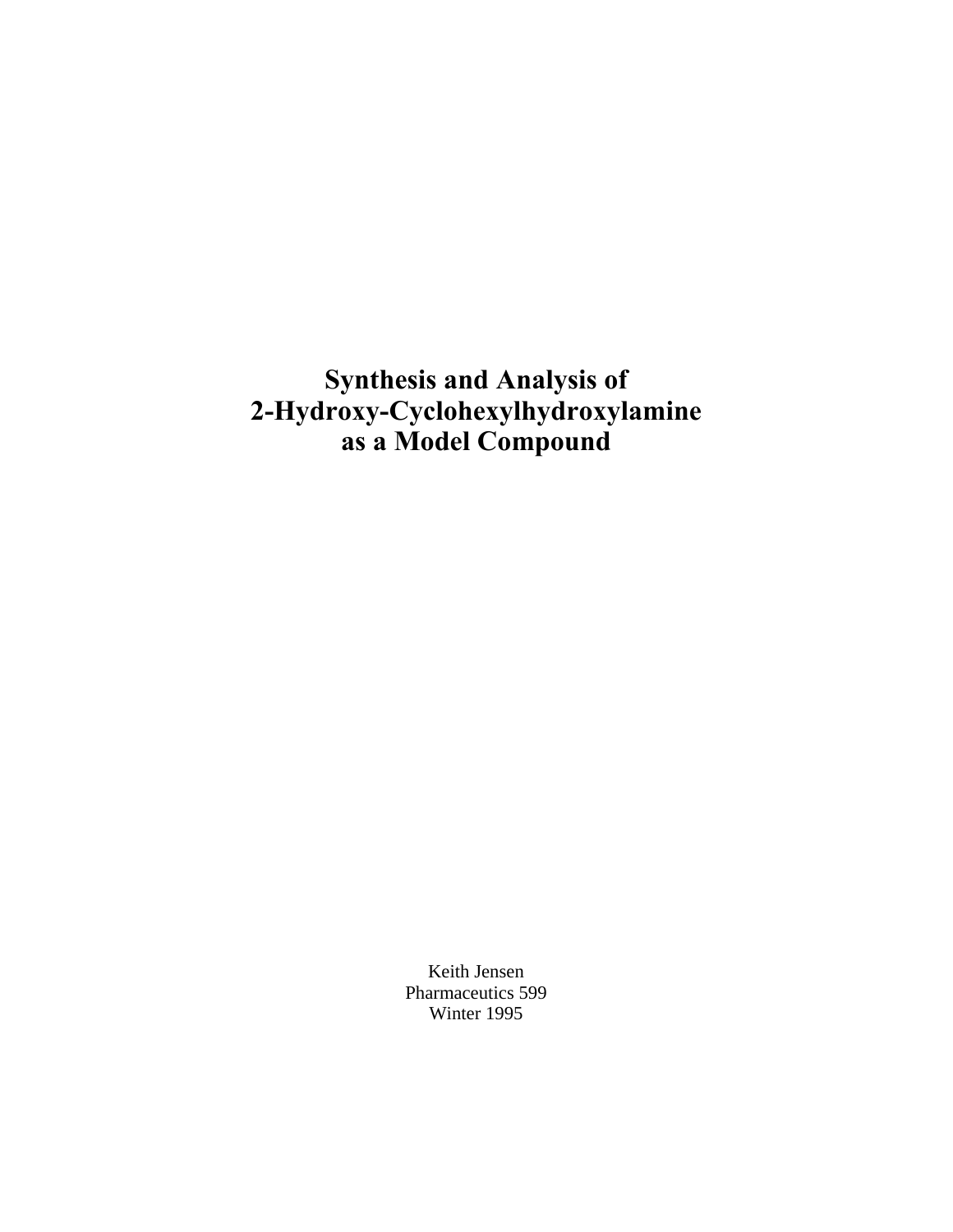| $\bf INTRODUCTION \,\,{} \dots \,\,{} \dots \,\,{} \dots \,\,{} \dots \,\,{} \dots \,\,{} \dots \,\,{} \dots \,\,{} \dots \,\,{} \dots \,\,{} \dots \,\,{} \dots \,\,{} \dots \,\,{} \dots \,\,{} \dots \,\,{} \dots \,\,{} \dots \,\,{} \dots \,\,{} \dots \,\,{} \dots \,\,{} \dots \,\,{} \dots \,\,{} \dots \,\,{} \dots \,\,{} \dots \,\,{} \dots \,\,{} \dots \,\,{} \dots \,\,{} \dots \,\,{} \dots \,\,{} \dots \,\,{} \dots \,\,{} \dots \,\,{} \dots \,\,{} \dots \,\,{} \dots \,\,{} \dots$ |  |
|--------------------------------------------------------------------------------------------------------------------------------------------------------------------------------------------------------------------------------------------------------------------------------------------------------------------------------------------------------------------------------------------------------------------------------------------------------------------------------------------------------|--|
|                                                                                                                                                                                                                                                                                                                                                                                                                                                                                                        |  |
|                                                                                                                                                                                                                                                                                                                                                                                                                                                                                                        |  |
|                                                                                                                                                                                                                                                                                                                                                                                                                                                                                                        |  |
|                                                                                                                                                                                                                                                                                                                                                                                                                                                                                                        |  |
|                                                                                                                                                                                                                                                                                                                                                                                                                                                                                                        |  |
|                                                                                                                                                                                                                                                                                                                                                                                                                                                                                                        |  |
|                                                                                                                                                                                                                                                                                                                                                                                                                                                                                                        |  |
|                                                                                                                                                                                                                                                                                                                                                                                                                                                                                                        |  |
|                                                                                                                                                                                                                                                                                                                                                                                                                                                                                                        |  |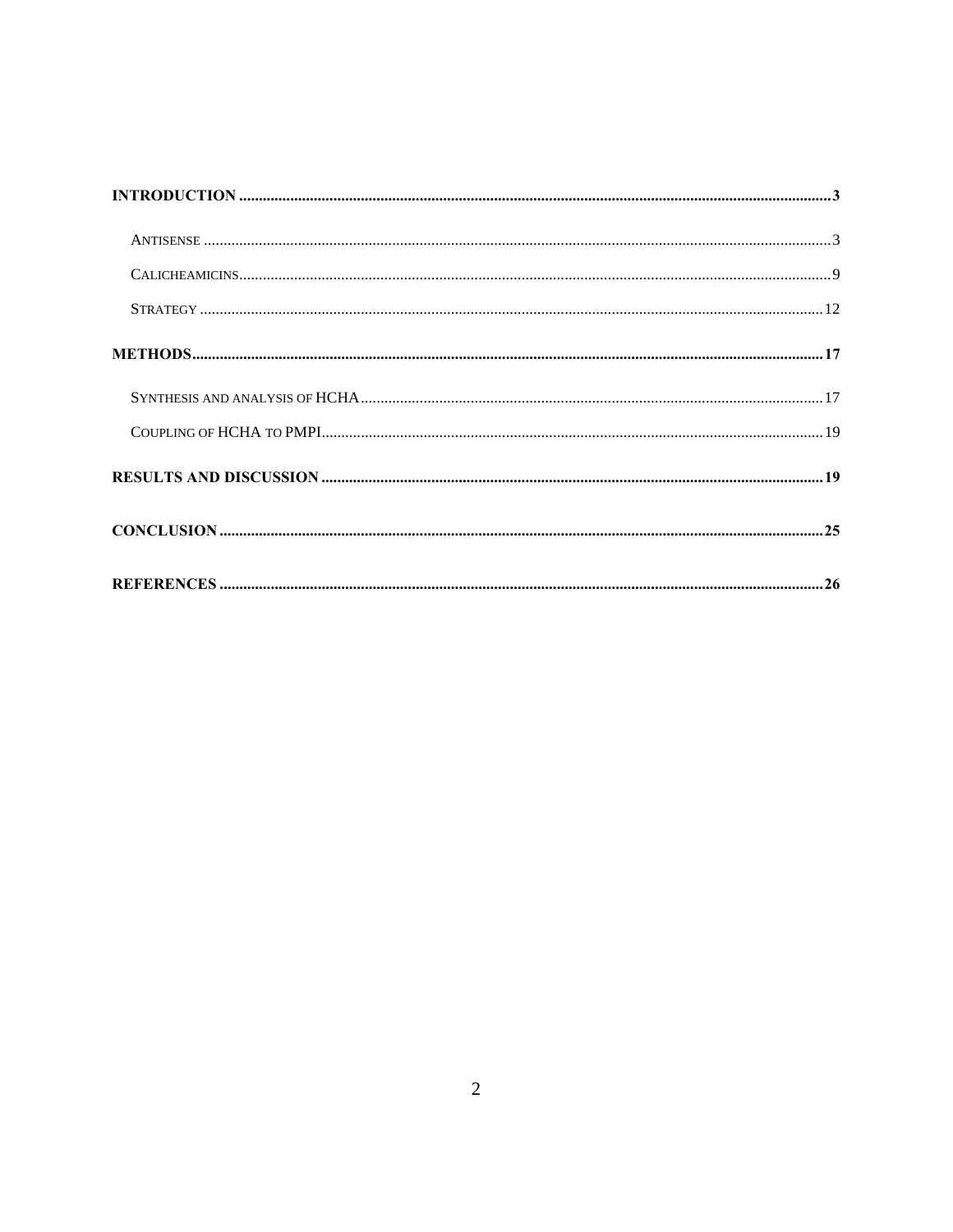## <span id="page-2-0"></span>**INTRODUCTION**

The calicheamicins contain enediynes that have the potential to cleave double stranded DNA. Most naturally occurring calicheamicins show DNA sequence selectivity but the sequence is short and occurs frequently in the human genome. Consequently, these compounds cannot be used selectively to cleave a foreign DNA such as that of an invading virus. This work is part of a project to enhance the selectivity of calicheamicin by replacing its short recognition sequence with a synthetic oligodeoxynucleotide. The synthetic antisense oligonucleotide should confer high specificity to the calicheamicin.

A plan to conjugate a synthetic antisense oligonucleotide to a calicheamicin  $\gamma_1^{\text{I}}$  fragment was determined. This work entails the synthesis of a model compound. The model compound will be used to optimize the conjugation conditions of the oligonucleotide to the calicheamicin  $\gamma_1$ <sup>I</sup> fragment. In this report, the antisense strategy and calicheamicin will be reviewed, the model compound and the synthetic route will be described, and the experimental methods, results, and discussion will be presented.

#### **ANTISENSE**

Antisense oligonucleotide therapy has often been referred to as the "Magic Bullet." The bullet image comes from the therapy's presumed ability to kill or otherwise attack the target. It is referred to as magical because of the specificity of the method. Once "fired," the ideal antisense oligonucleotide seeks out only the desired target, ignoring all other potential targets, somewhat like a guided missile. This high specificity is expected to result in low toxicity. This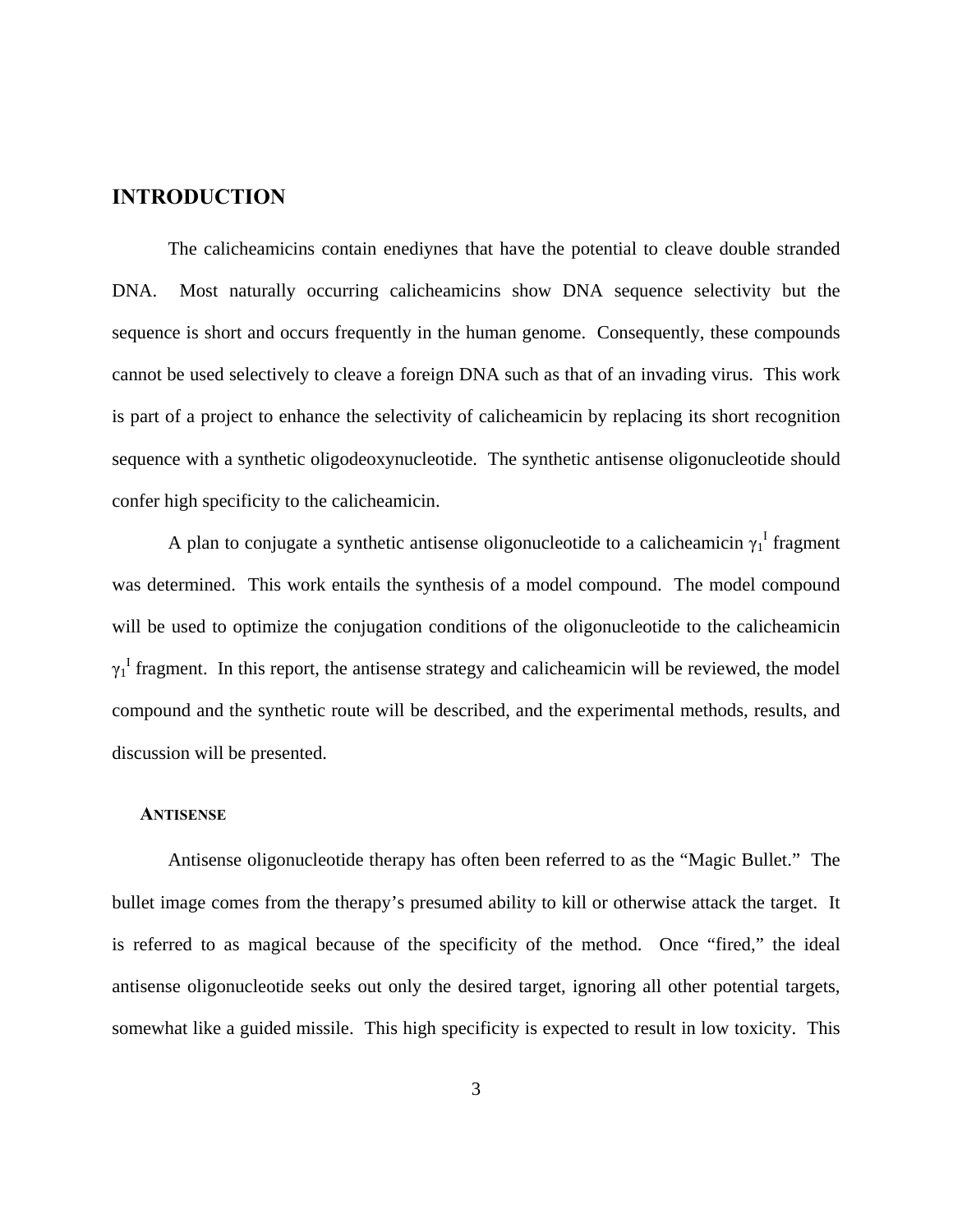represents a significant advantage over current antiviral/anticancer agents.

The major targets of antisense oligonucleotide therapy occur in the production of proteins. The goal of antisense therapy normally is to reduce or shut off production of a particular protein (other uses of antisense are also being explored). Figure A shows the major steps in protein production. The first step is transcription of the DNA to give a pre-mRNA; the m-RNA contains the code to produce a protein. This occurs when RNA polymerase binds to a gene on the DNA duplex. At this stage, the DNA is most likely in the closed form (corresponding to a double strand). The closed form is converted into an open complex by the unwinding of the DNA duplex. The pre-mRNA is then transcribed. The RNA polymerase reads the template or antisense DNA strand and produces a pre-mRNA that has the same sequence as the coding or sense DNA strand.<sup>aa</sup>

The second step in protein production is processing the pre-mRNA which yields a mRNA. Processing includes splicing out introns, capping the 5' end to increase stability, polyadenylation of the 3' end, and sometimes editing. In the next step, the mRNA is translocated out of the nucleus into the cytoplasm. It is generally accepted that pre-mRNA's cannot be translocated out of the nucleus. Processing allows the mRNA to be transported into the cytoplasm where it can be translated into a protein.<sup>aa</sup>

Once the mRNA is in the cytoplasm, it can be translated into a protein by a ribosome (shown as two circles on the mRNA in the center of Figure A). The ribosome begins translation at the start sequence (AUG) and continues to translate until one of the stop sequences is reached. The protein (seen at the bottom of the cell in Figure A) requires folding and sometimes processing to become active.<sup>aa</sup>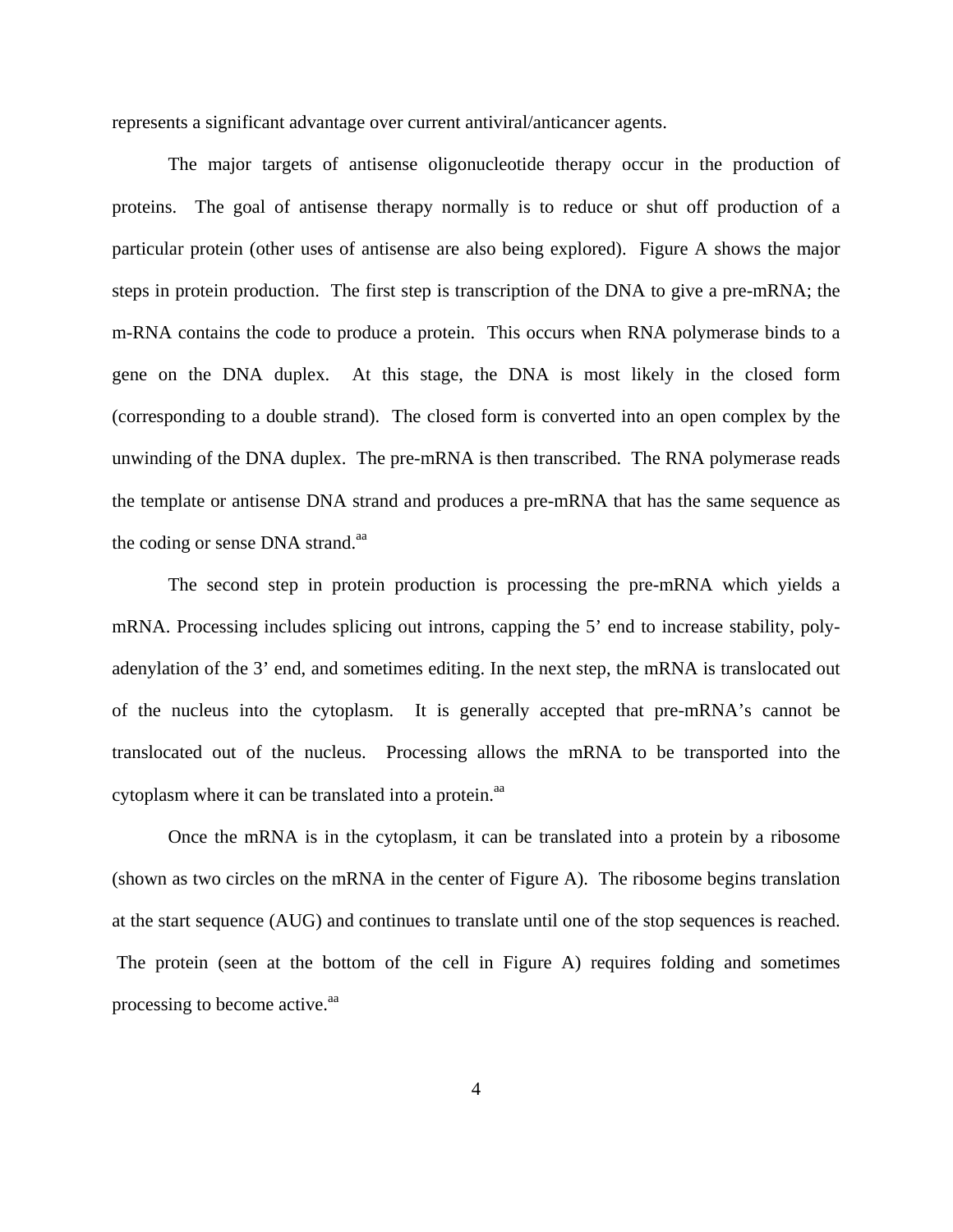**Figure A**. Major steps in the protein production pathway.



Theoretically, any part of the protein synthesis process could be targeted to prevent the final production of proteins. The main target is the mRNA (the different mechanisms are discussed below). In a cell, many different mRNAs are present, most contain codes for the cell's natural proteins but a few contain the code for the proteins the virus is producing. The antisense oligonucleotides must be able to differeciate between the many mRNAs and find and complex to the target mRNA. This is accomplished by Watson-Crick base pairing between the bases on the oligonucleotide and mRNA. In order for the two DNA or RNA strands to complex, the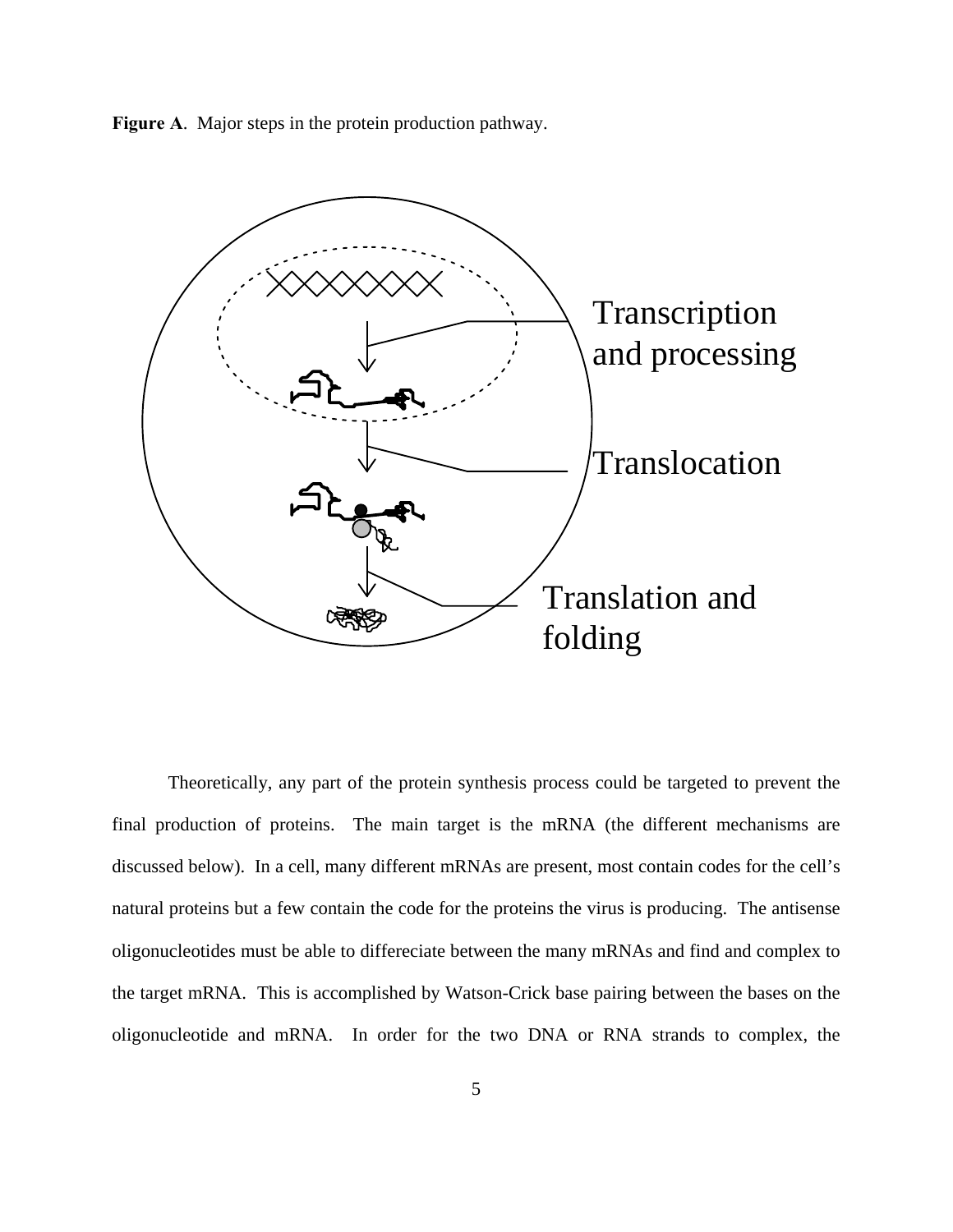sequences must be complementary. Two complementary strands form Watson-Crick base pairs consisting of hydrogen bonds between the complementary bases of the nucleotides. DNA consists of four nucleotides, namely: guanine, cytosine, thymine, and adenine, which are abbreviated G, C, T, and A respectively. In RNA, uracil, U, replaces all T's and the sugar ring has an extra hydroxyl group. G and C form three hydrogen bonds and A and T (or U) form two hydrogen bonds. Care must be used when planning a target sequence since U can pair with G in duplexes involving RNA. Statistically, a sequence of 15-18 nucleotides occurs only once in the human genome.<sup>a-c</sup> Thus,  $\tilde{a}$  5,000 D (15 nucleotides) oligonucleotide should be able to target a unique DNA or RNA target.

Another target of antisense therapy is the DNA duplex in the nucleus. The antisense oligonucleotide binds in the major grove of the duplex by Hoogskin pairing to for a triple helix. Chemical difficulties require that the target sequence contain almost exclusively either purines or pryrimadines.

Figure F shows seven hypothesized mechanisms of antisense action. The first target in the protein synthesis pathway is the inhibition of transcription.<sup>b</sup> An antisense oligonucleotide sequence can be engineered to attack the open DNA complex and prevent transcription.<sup>b</sup> Such a sequence must be able to compete with the RNA polymerase or possibly other molecules for binding.

A newer approach to inhibit transcription involves a triple helix agent. It blocks transcription by binding to the double stranded DNA duplex.<sup>c,bb,cc</sup> This has the possibility of preventing both transcription and replication. There is evidence of high specificity, but the selected target must have a high purine or pyrimidine concentration. Limited binding affinity can also be a problem that is overcome by adding alkylating agents that destroy the cell's DNA.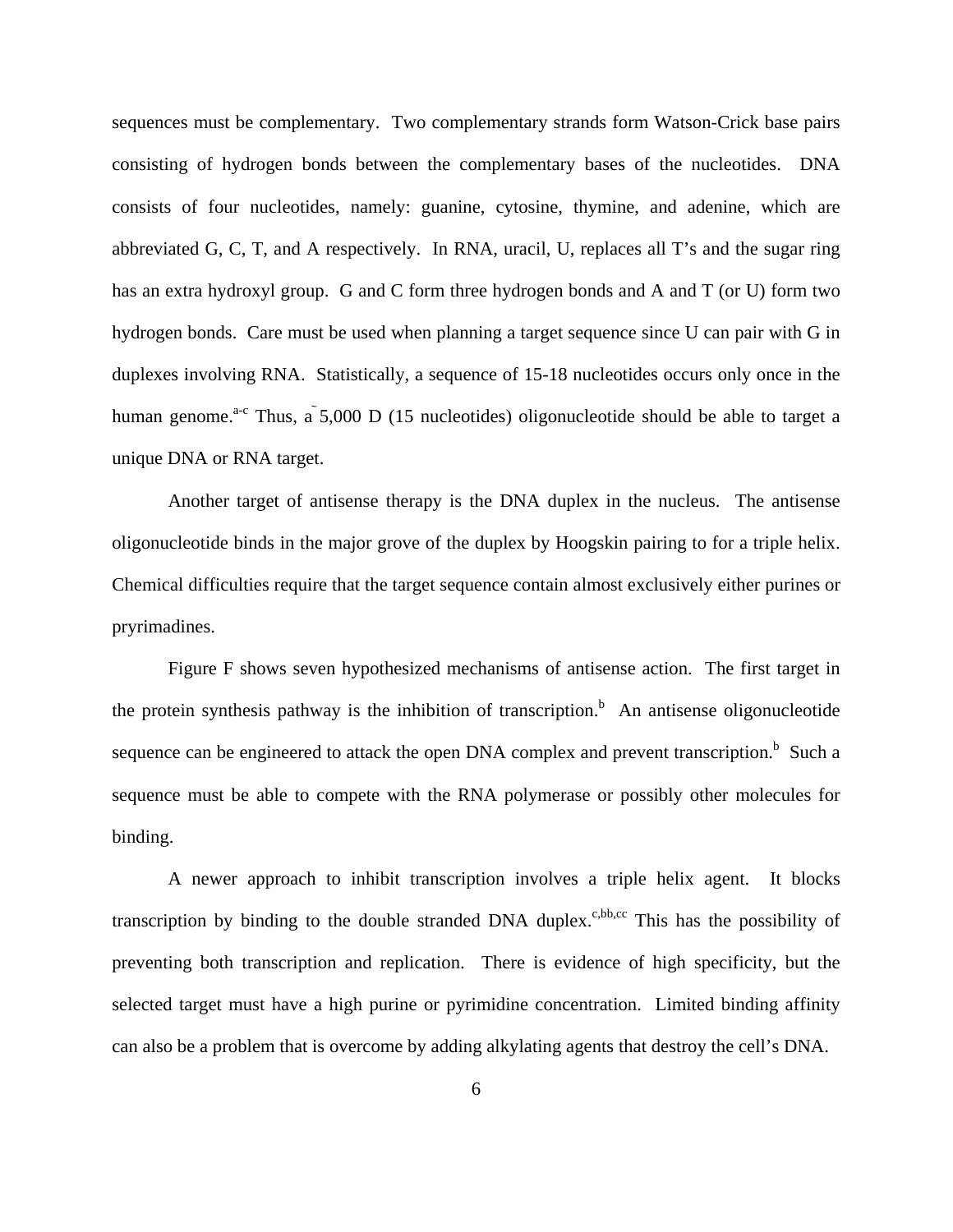The major advantage to the transcription inhibition is the relatively small number of targets. In protein synthesis, one DNA duplex produces hundreds or thousands of mRNA's. The mRNA's are normally translated many times producing many thousands of proteins. The number of gene targets is therefore orders of magnitude smaller than the number of mRNAs. The major disadvantages of this therapy are the difficulty in delivering the antisense sequence to the nucleus and maintaining high specificity.

The second and third mechanisms occur in the post-transcriptional processes. $<sup>b</sup>$  The pre-</sup> mRNA undergoes processing before being translocated from the nucleus to the cytoplasm. In the second mechanism, the antisense oligonucleotide prevents processing and subsequently translocation out of the nucleus. In the third mechanism, translocation is directly blocked by the oligonucleotide. It has already been demonstrated that preventing these steps reduces the amount of protein produced by cells.<sup>b</sup>

Mechanisms 4-6 involve preventing translation.<sup>b</sup> Once the mRNA is in the cytoplasm, it must be translated into a polypeptide. Several initiation factors and a ribosome must first bind to the mRNA before the translation can begin. An antisense oligonucleotide targeted to the correct region could prevent the binding of the initiation factors or ribosome (mechanism 4 in Figure F). Once translation has begun, a tightly bound antisense oligonucleotide could stop the progress of the ribosome until the ribosome falls off (mechanism 5 in Figure F). The incomplete protein will not be functional and will be degraded. Mechanism 6 involves degrading the mRNA. RNase H is a fairly ubiquitous compound in cells that recognizes DNA/RNA duplexes. It binds to the duplex and cleaves the RNA, which is then quickly degraded by exonucleases. This mechanism has the advantage of recycling the antisense oligonucleotide. Once the mRNA has been degraded, the oligonucleotide is free to seek out another target. Inhibition of translation is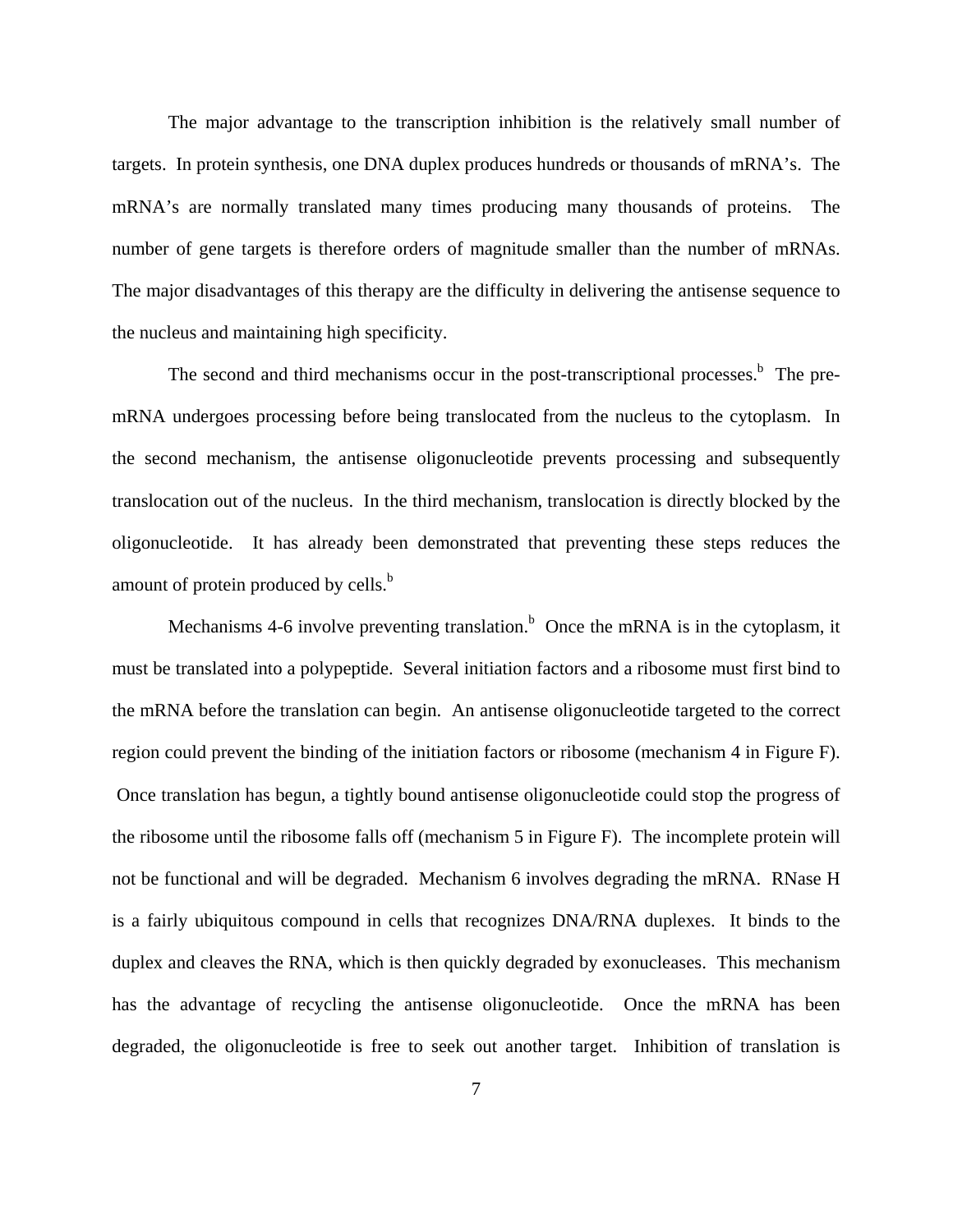currently the most tested method of antisense therapy. There are numerous examples of its successes as well as failures. $a-f$ 

**Figure F**. Hypothesized mechanisms of protein inhibition by antisense therapy. The six short black squiggles represent the antisense oligonucleotide, the light double stranded lines at the top of the nucleus represent the cell's DNA, the medium dark squiggles near numbers 2-6 represent the mRNA and the light squiggle in 5 and 7 represents a polypeptide.



In mechanism 7, the protein is deactivated by the binding of a molecule. This is technically not an antisense therapy, but it is discussed here, since there is evidence that oligonucleotides can bind to proteins and other objects, especially when the oligonucleotides are in high concentrations. (Oligonucleotide modification can also affect the binding of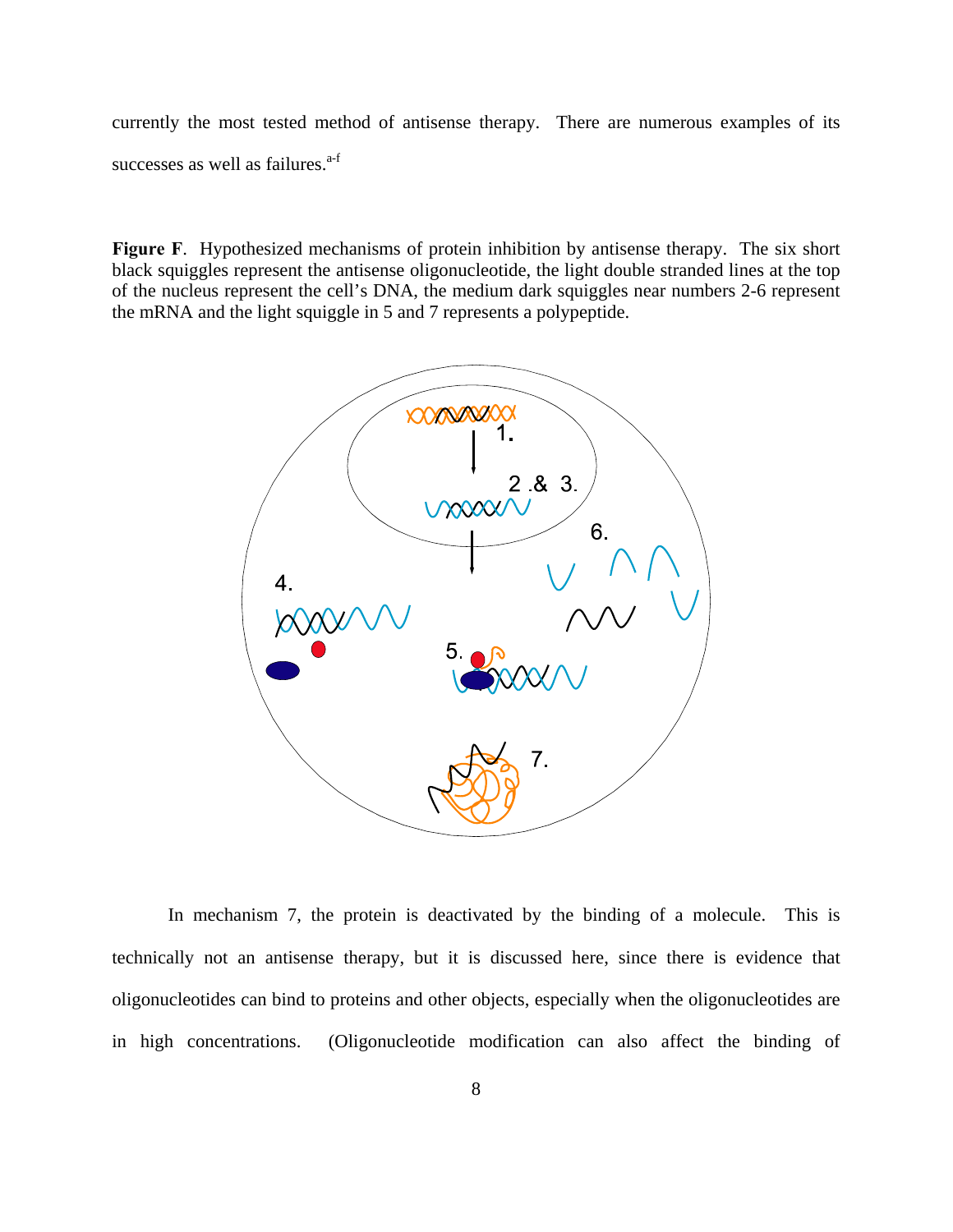<span id="page-8-0"></span>oligonucleotides to their targets and other objects with which it comes in contact.) The binding of the oligonucleotide to something besides its target is a non-specific effect and is typically not desired. One desires the antisense oligonucleotide to seek out and bind to its complimentary DNA or RNA. However, if the desired therapeutic effect is obtained with insignificant side effects, then the therapy is beneficial regardless of its mechanism.

Determining if one of the above mechanism or another one is operating is often difficult. Scientists, designing a new antisense strategy, decide which step of protein production they wish to attack. They then design the therapy accordingly. A positive result does not indicate the planned mechanism worked. Inactivation of the ribosome, RNA polymerase or another important molecule often yields the desired result, and would fall under the non-specific effects discussed above. Often other studies are needed to determine the mechanism.

#### **CALICHEAMICINS**

The calicheamicins are potent antitumor antibiotics that specifically bind and cleave double stranded DNA. The sequences recognized by calicheamicin  $\gamma_1^I$ , the most prominent member of the calicheamicins, are common in genomic DNA, which make it extremely toxic. Calicheamicin  $\gamma_1^{\rm I}$  (1), shown in Figure B, was isolated from *Micromonospora echinospora* ssp. *calichensis*.<sup>j</sup> Calicheamicin  $\gamma_1^I$  has remarkable properties, including activity in the biochemical prophage induction assay at concentrations  $\langle 1 \text{ pM} \rangle$ , high antibacterial activity, and extreme potency against murine tumors and solid neoplasms with optimal doses of 0.15-5  $\mu$ g/kg.<sup>j</sup> It is generally regarded that the carbohydrate tail of calicheamicin  $\gamma_1^I$  is responsible for its specificity.<sup>k</sup> Calicheamicin T (2 in Figure B) is a derivative of calicheamicin  $\gamma_1^1$ , which is readily obtainable by cleaving off the BCD sugars in the tail.<sup>k</sup> Walker et. al.<sup>k</sup> have shown that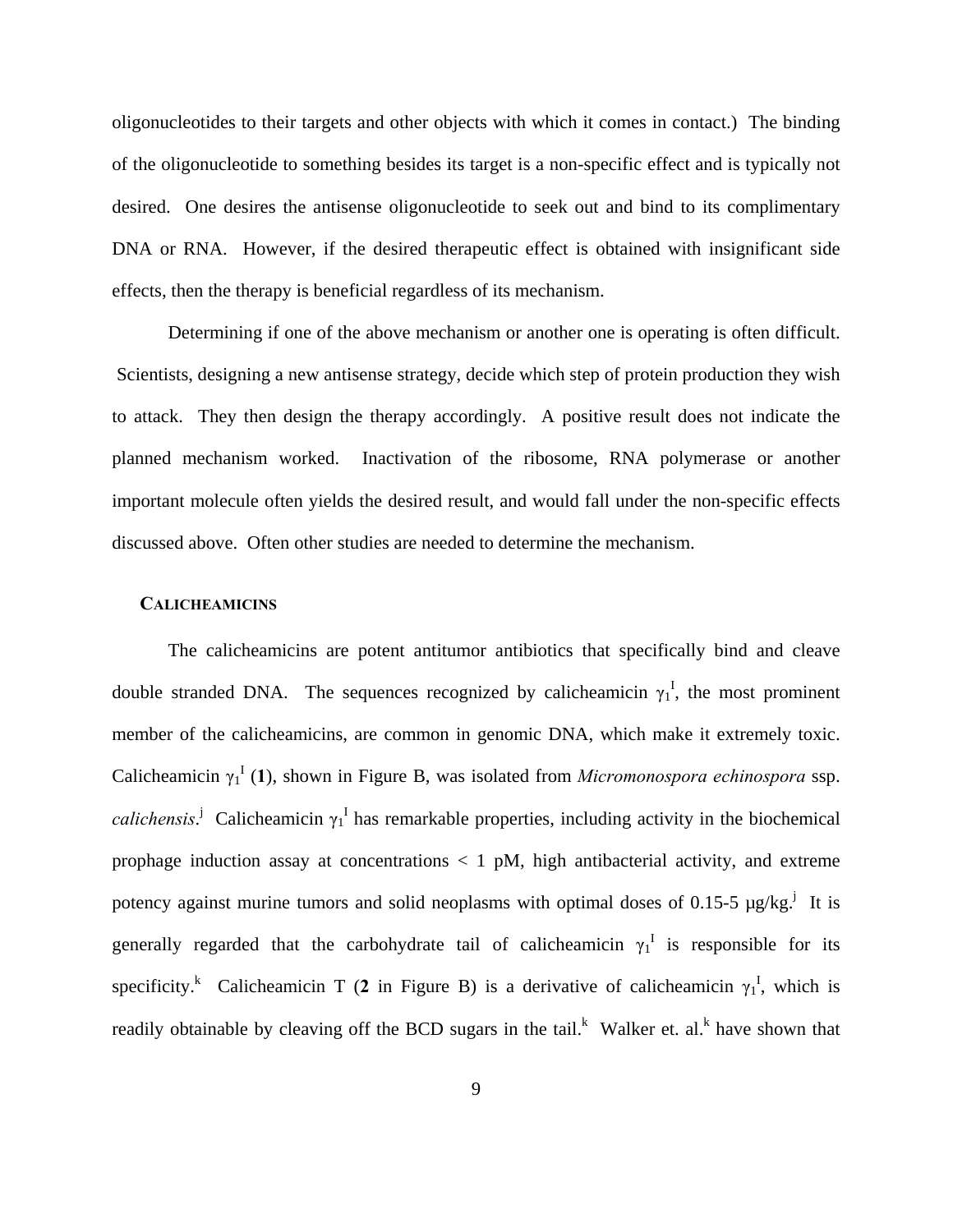calicheamicin T cleaves DNA nonspecifically, although the activity is lower. This could be due to weaker binding. Several attempts at improving calicheamicin's DNA-cleaving properties have been made through various methods without obtaining the desired effects.<sup>j</sup> It is hoped that calicheamicin T can be given high specificity by conjugating it to synthetic DNA.

**Figure B**. Calicheamicin  $\gamma_1^I(1)$  and the daughter fragment, calicheamicin T (2).

**1 2**

The calicheamicins contains the reactive enediyne group directly responsible for DNA cleavage. The mechanism of cleavage has been well established in the literature and is shown in Figure  $C_{n,k,l}$  The trisulfide group, on the upper part of the molecule, acts as the trigger for the reaction. A nucleophile attacks the central sulfur atom causing a conjugate addition. The strain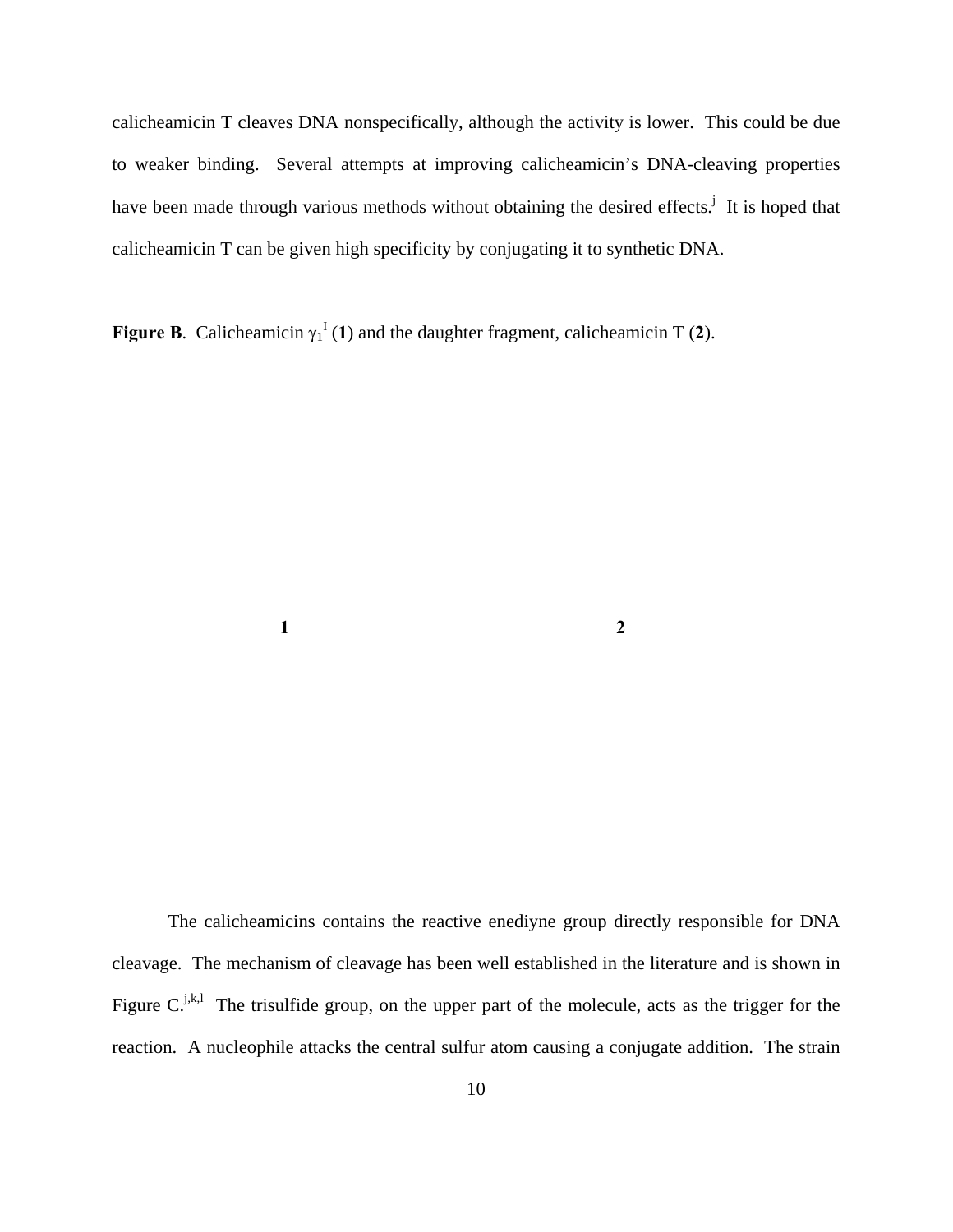caused by the addition induces the enediyne to undergo a Bergman-type cycloaromatization that generates the highly reactive benzenoid diradical. The diradical abstracts a hydrogen atom from each DNA strand which results in cleavage of both DNA strands.

**Figure C**. The mechanism by which calicheamicin cleaves a DNA duplex.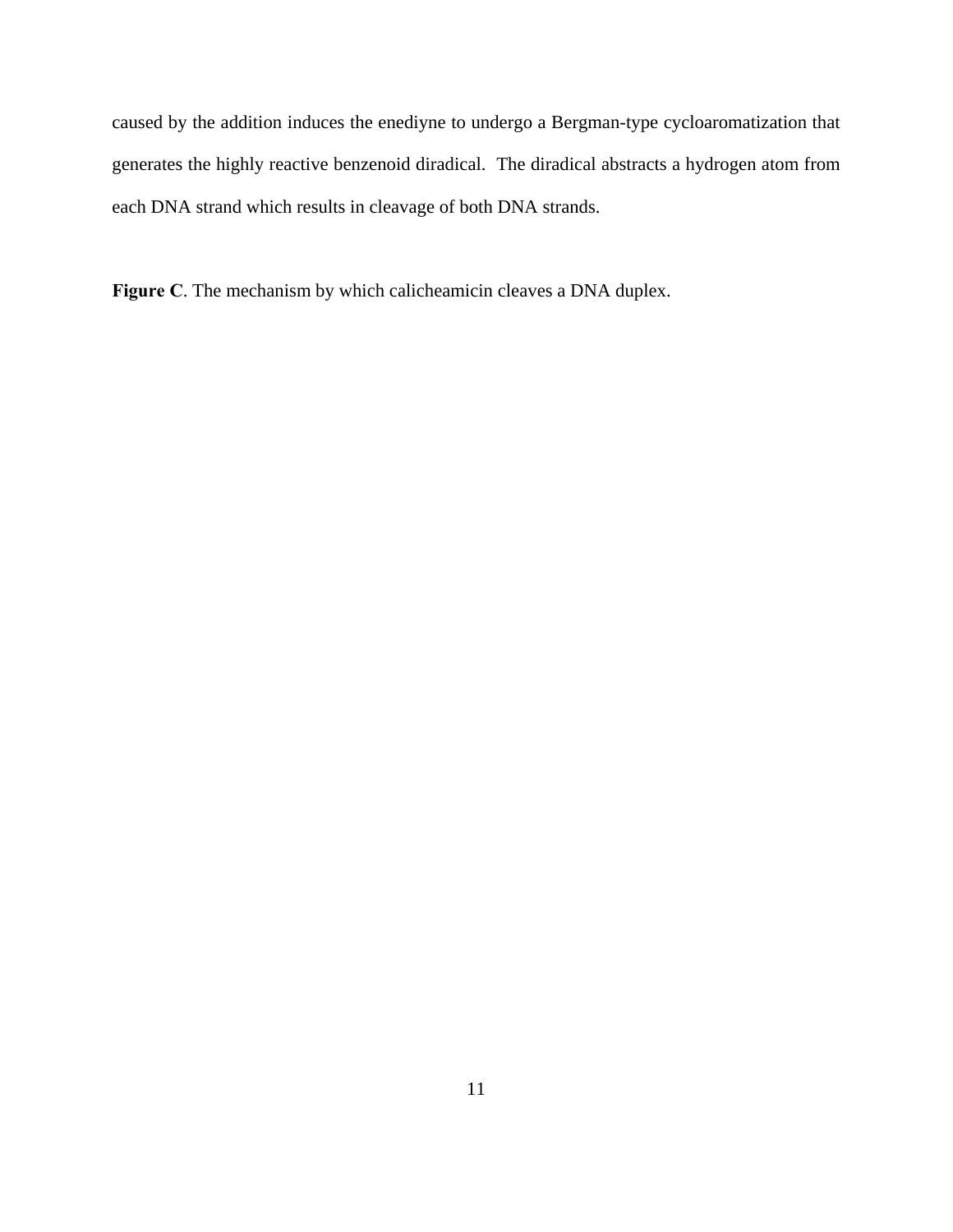<span id="page-11-0"></span>No reports on the ability of calicheamicin to cleave a DNA/RNA hybrid were found in the literature. Considering the above mechanism, cleavage of the hybrid should occur. This can be envisaged to occur as illustrated in Figure J. First, the oligo-calicheamicin conjugate binds to the target RNA to form an RNA-DNA duplex. Second, the calicheamicin T fragment, which contains the non-specific binding domain, folds back and binds in the minor grove of the duplex. Finally, the calicheamicin T fragment cleaves the duplex. Rapid degradation of the cleaved RNA and oligonucleotide follows.

### **STRATEGY**

As mentioned above, the project goal was to increase the specificity of calicheamicin  $\gamma_1^{\perp}$ by conjugating it to a synthetic oligonucleotide. Figure D shows the conjugation plan. The carbohydrate tail of calicheamicin  $\gamma_1^I$  is cleaved off to give calicheamicin T.<sup>k</sup> The calicheamicin T fragment is conjugated to an oligonucleotide by a bifunctional group such as *p*maleimidophenyl isocyanate (PMPI).<sup>r</sup> Calicheamicin T contains a hydroxyl amine that will react with the isocyanate group of PMPI. The oligonucleotide would be synthesized with a sulfhydryl group on the 5' end allowing conjugation to the maleimido group on PMPI.

Although calicheamicin  $\gamma_1^{\text{I}}$  has already been totally synthesized,<sup>o,p</sup> the procedure is not at all simple. Reaction conditions for the conjugation needed to be worked out with a model compound so that the calicheamicin  $\gamma_1^{\text{I}}$  available could be most effectively used. This work entailed the synthesis of the model compound.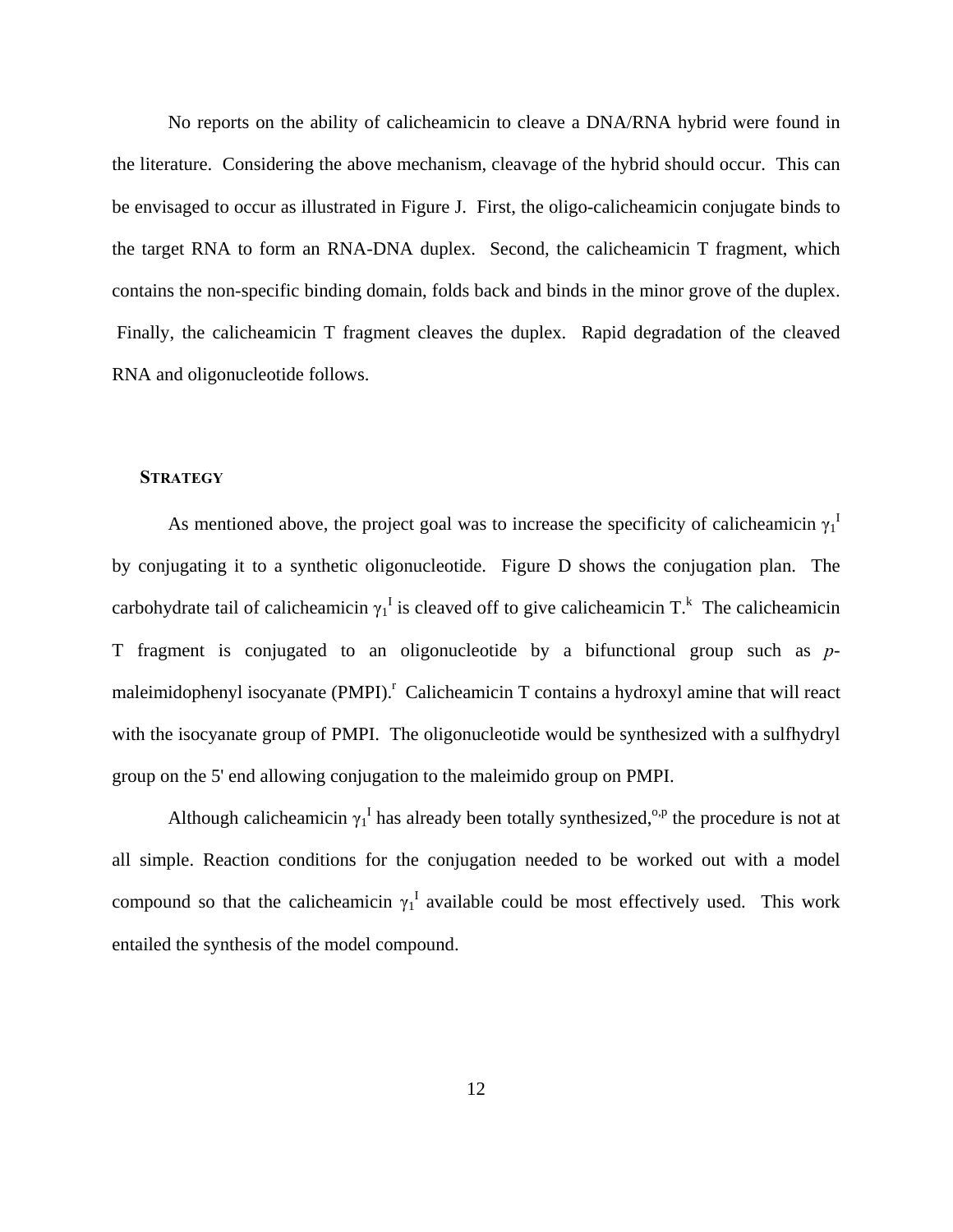**Figure J.** Cleavage of a DNA/RNA duplex by calicheamicin.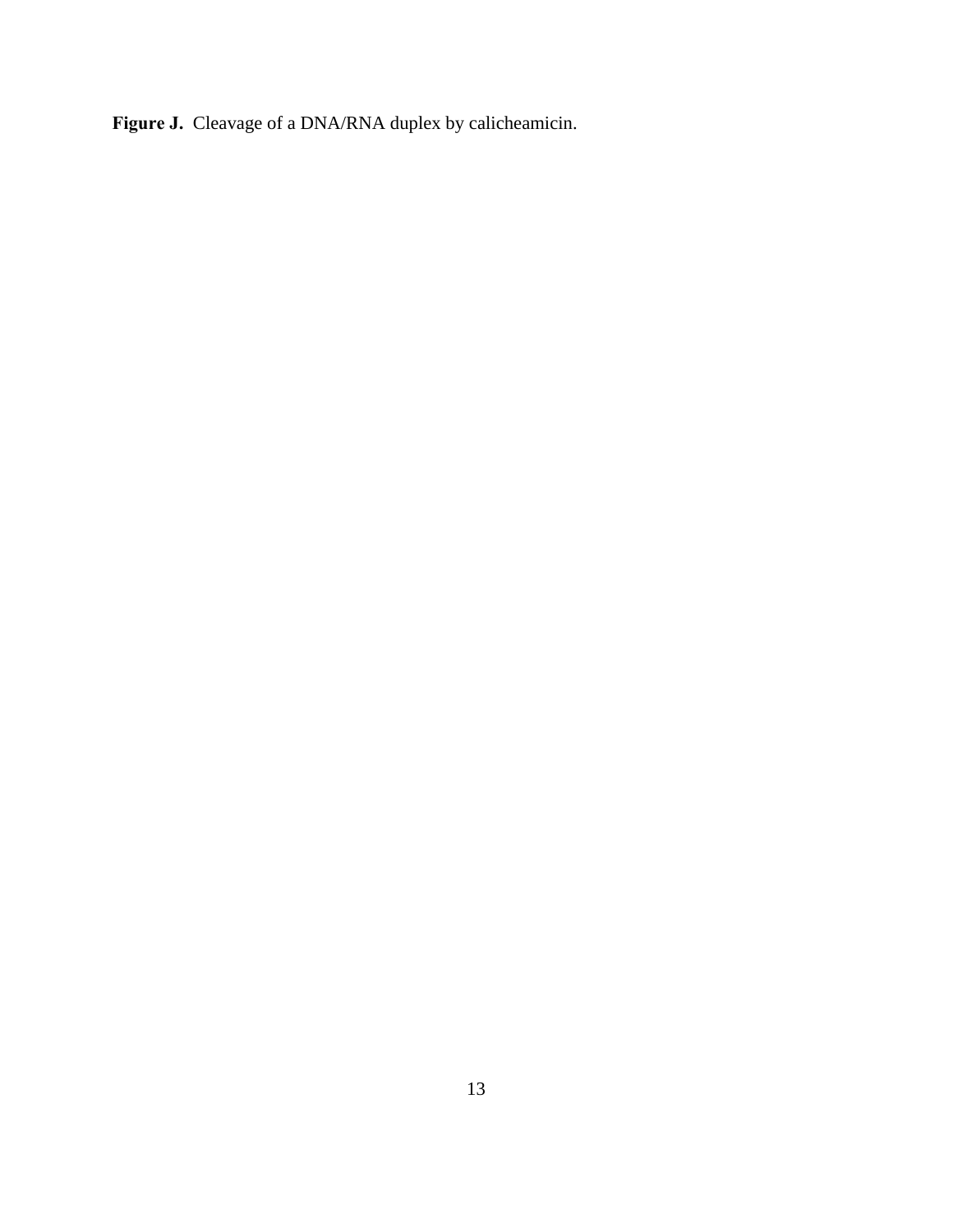**Figure D**. The plan to conjugate an oligonucleotide to calicheamicin.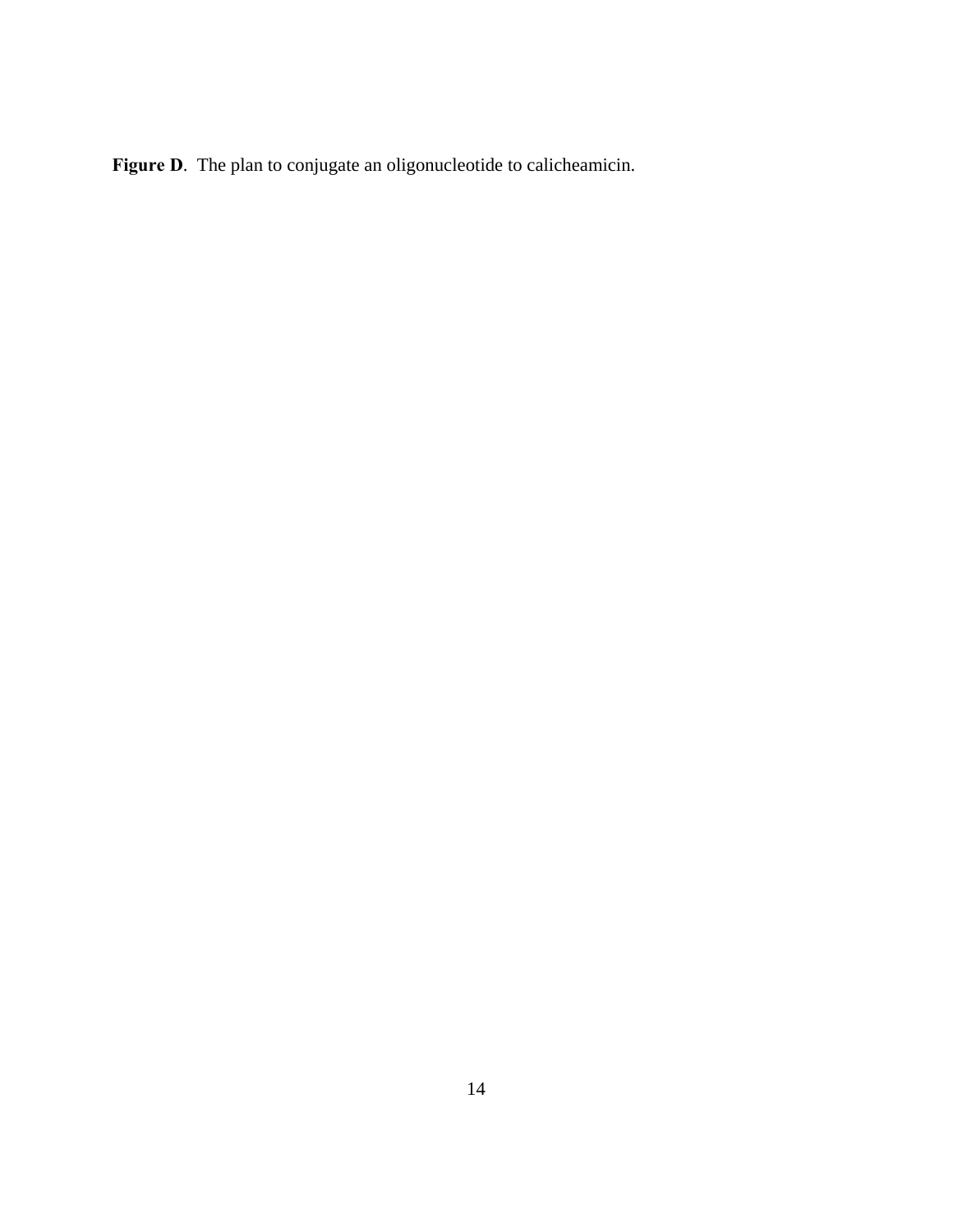The model compound needed similar functional groups as those found on calicheamicin T. No suitable compound was commercially available. Drs. Todd Capson and Duane Ruffner chose a suitable compound, 2-hydroxy-cyclohexylhydroxylamine (HCHA) (**3** in Figure E). HCHA lacks an oxygen in the ring and some sterically hindering groups found in calicheamicin T, but it does contain a hydroxyl amine and a hydroxyl on an adjacent carbon similar to the calicheamicin T. The hydroxylamine is the most important part of the molecule since calicheamicin T will be conjugated to PMPI through it. It was thought that although lacking some features, the model compound would be sufficiently similar to the reaction site of calicheamicin T to use to determine optimum conjugating conditions.

The major disadvantage of HCHA was lack of information and availability. It was not found in *Chem Abstracts* using the molecular formula and several derivatives of the name. A CAS number was also not found. It apparently has never been studied.

A two step synthesis of HCHA was proposed and attempted; first, generation of an oxime<sup>u</sup> from 2-hydroxycyclohexanone, and second, reduction of the oxime to a hydroxyl amine. Problems in the first step led to further literature searches and yielded a "one-pot" reductive amination.<sup>v</sup> It was hypothesized that HCHA could be synthesized by reductive amination of 2hydroxycyclohexanone with hydroxylamine in the presence of cyanohydridoborate as shown in Figure E. 2-hydroxy-cyclohexanone is commercially available as a dimer from Aldrich. Aldrich<sup>s</sup> reported that NMR and FT-IR show that there is a small amount of monomer in all dimer samples which cannot be purified. This suggests an equilibrium exists between the two species. Although the equilibrium greatly favors the dimer, reaction with the monomer is possible by taking advantage of Le Chatelier's principle.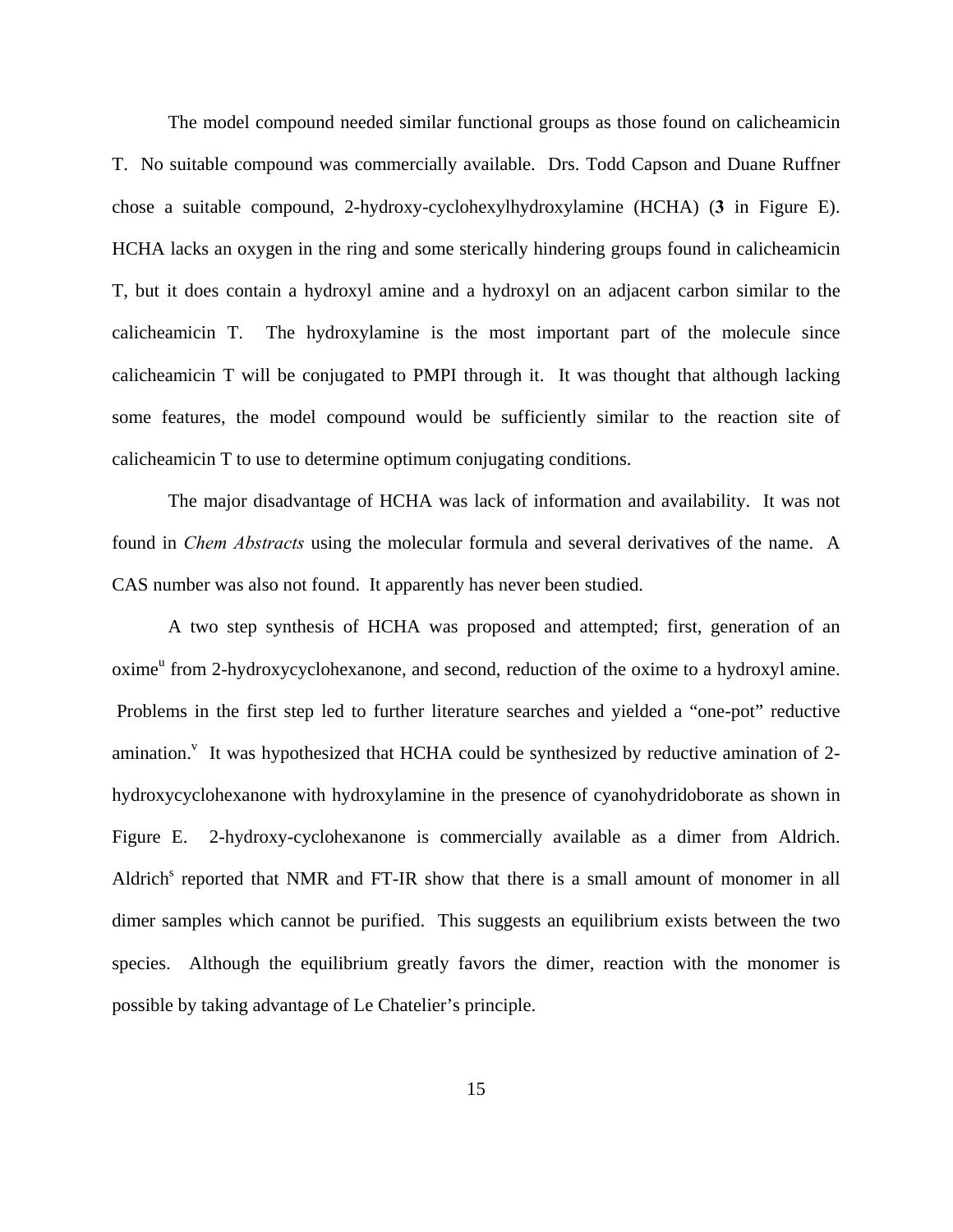**Figure E**. The synthesis plan for the model compound, 2-hydroxy-cyclohexylhydroxylamine (HCHA).

The synthesis of HCHA was achieved faster than expected. The next step in the plan was the conjugation of HCHA to PMPI as seen in Figure K. It is hypothesized that the nitrogen of the hydroxylamine will react with the isocyanate group on PMPI to give  $4$ <sup>t,x</sup> The best order of conjugation in connecting calicheamicin T, PMPI, and the oligonucleotide together was not known. Since we had two of the three model reactants we decided to start by coupling HCHA and PMPI. In practice, the conjugation of PMPI and the oligonucleotide would probably be done first because of the limited quantity of calicheamicin T. Further studies are required to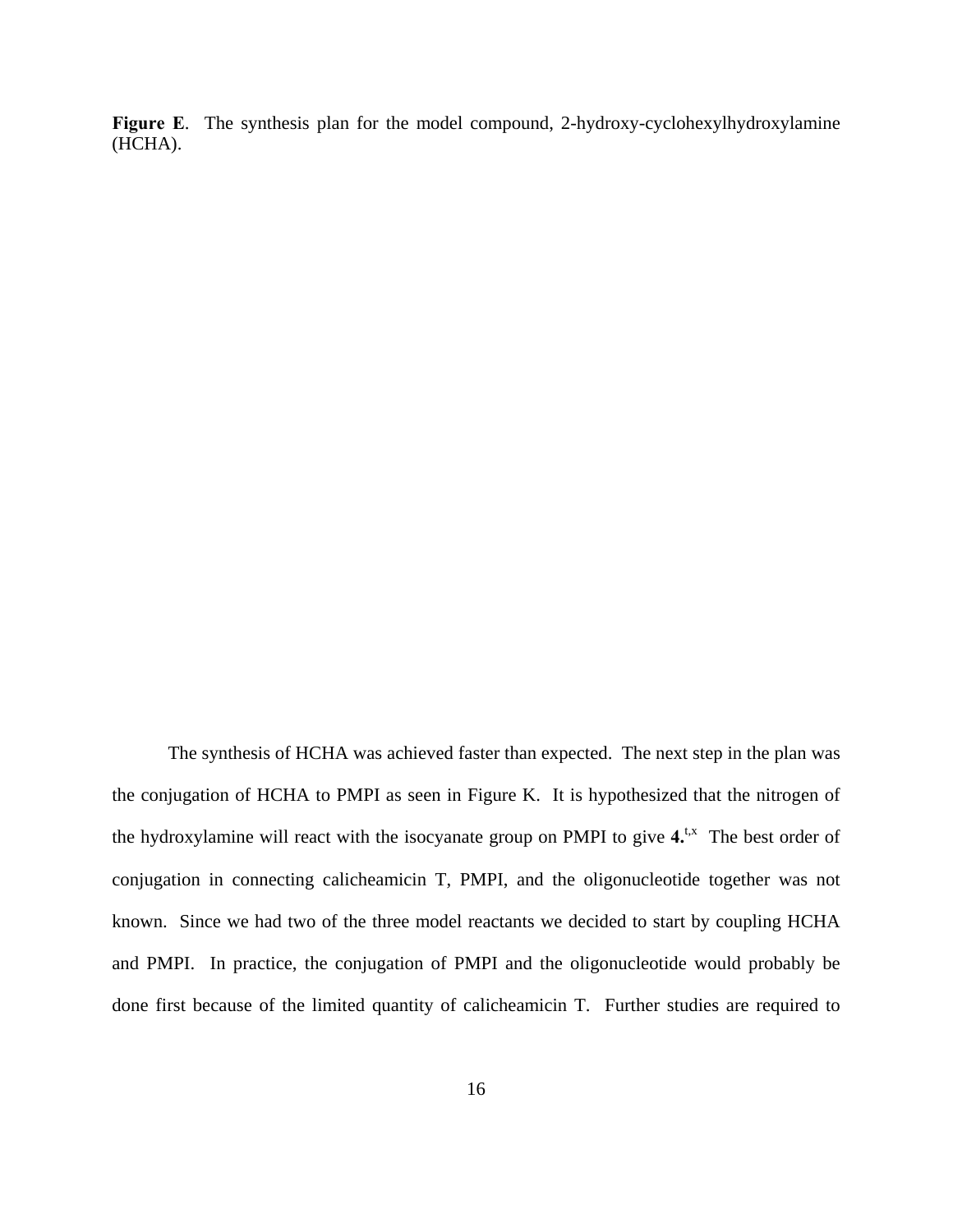<span id="page-16-0"></span>**Figure K.** Plan to conjugate HCHA to PMPI through the hydroxylamine.

# **METHODS**

### **SYNTHESIS AND ANALYSIS OF HCHA**

HCHA was synthesized as described above. The 2-hydroxy-cyclohexanone dimer and hydroxylamine hydrochloride were obtained from Aldrich and the sodium cyanohydridoborate was obtained from Sigma. The stationary phase of the liquid chromatography was Baxter SšP Brand Silica Gel 60 C (230-400 mesh).

The 2-hydroxy-cyclohexanone dimer  $(0.228 \text{ g} = 2.00 \text{ mmol of }k)$  was partially dissolved in 1.0 mL of methanol. The hydroxylamine hydrochloride (0.175  $g = 2.52$ )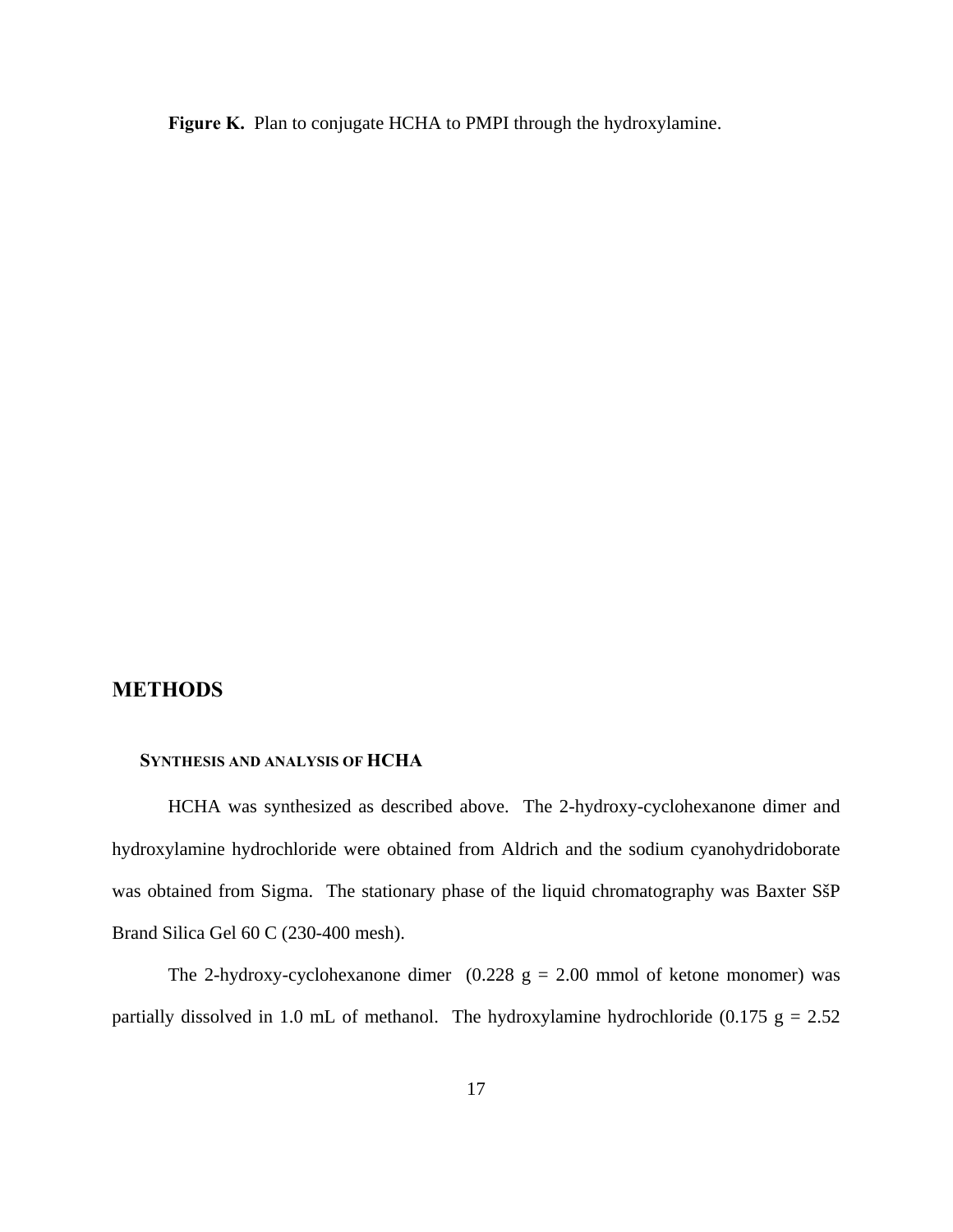mmol) was dissolved in 0.5 mL of water and added to the reaction. A trace of bromocresol green was added to the reaction and the pH was raised to  $\approx$  6 with NaOH. Sodium cyanohydridoborate (0.0650 g) was dissolved in 1 mL methanol, the solution was added to start the reaction, and a pH  $\approx$  4 was maintained throughout the reaction with methanolic hydrochloric acid. The reaction was stirred for 4 hours at room temperature. The pH was raised to 10 and excess NaCl was added. The HCHA was extracted out with 4 X 5 mL methylene chloride and dried over powdered MgSO<sub>4</sub>. After removing the solvent, approximately 85 mg (0.66 mmol  $=$ 33%) of crude HCHA was obtained.

The crude product was analyzed by TLC. Several solvent systems were attempted until a clean separation of the starting material and product was achieved. The TLC revealed that the crude product was contaminated and would have to be purified. TLC was also used to determine the solvent system for purification. The HCHA was purified by flash chromatography<sup>w</sup> using a flowrate of 2 cm/min of ethyl acetate:methanol (9:1) (for TLC:  $R_f$  (HCHA) = 0.3,  $R_f$  (ketone) = 0.6). After purification, approximately 20 mg  $(0.15 \text{ mmol} = 8\%)$  was recovered. The purified product was analyzed by mass spectrometry and proton NMR.

The purpose of this work was qualitative not quantitative; therefore, determination of the amount of product yielded was not carefully determined. The goal was to find a viable synthetic route to produce usable amounts (mgs) of the model compound. Efficiency of the route would be worked on only if inadequate amounts were produced. The weights of products were determined using relatively heavy glassware, which gave significant errors in the measurements; thus, the values given above are not highly accurate.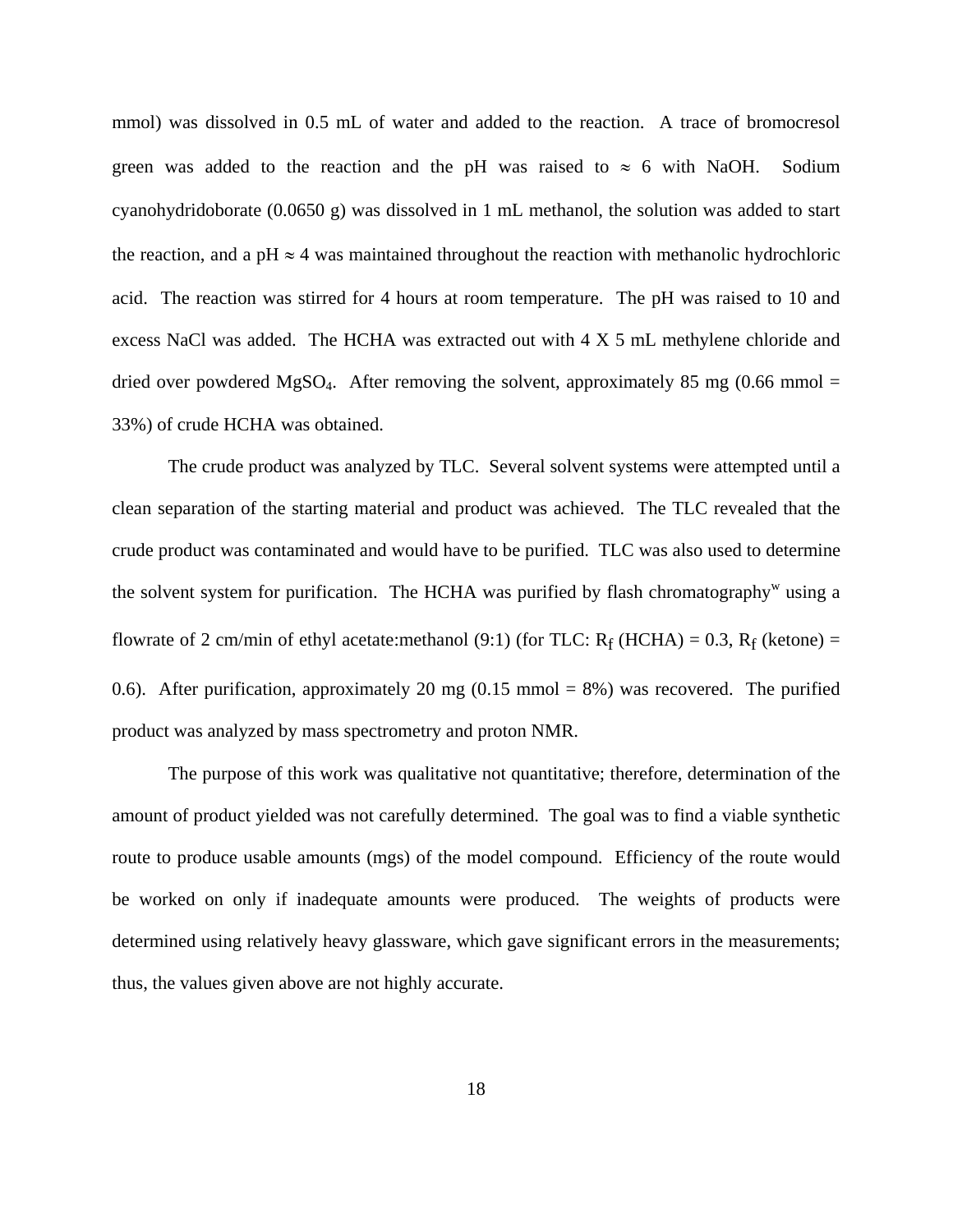#### <span id="page-18-0"></span> **COUPLING OF HCHA TO PMPI**

HCHA was coupled to PMPI according to the reaction scheme described above. PMPI was obtained from Calbiochem. The HCHA  $(2 \text{ mg} = 0.015 \text{ mmol})$  and PMPI  $(6.5 \text{ mg} = 0.03$ mmol) were added to the reaction vessel under dry  $N_2$  and 190 L of freshly distilled DMSO was added. The reaction was stirred overnight and extracted with ether and water at pH = 14 following the same procedure as described above. The crude product was purified by flash chromatography as described above using chloroform:methanol (98:2). The complex was analyzed by proton NMR. TLC proved as useful as above in determining the purity of the product, separation solvent system, and compound detection of the separation.

A Bruker 200 MHz NMR was used to analyze the compounds. Deuterated chloroform was the solvent for both samples. A mass spectrophotometer was used to determine the molecular weight of the first product, HCHA.

## **RESULTS AND DISCUSSION**

HCHA was synthesized first. As described above, the reaction was first attempted as a two step reaction. TLC gave no indication that the intermediate product had been formed. The one step reaction eliminated a step and more importantly eventually yielded the desired product. TLC proved invaluable in this project. The reaction was monitored by TLC to determine if a product was obtained and to monitor the disappearance of the starting compound. TLC was also used to determine that the purity of the isolated crude product. The LC separating solvents were chosen by TLC analysis and the separation resulted in a fairly clean compound.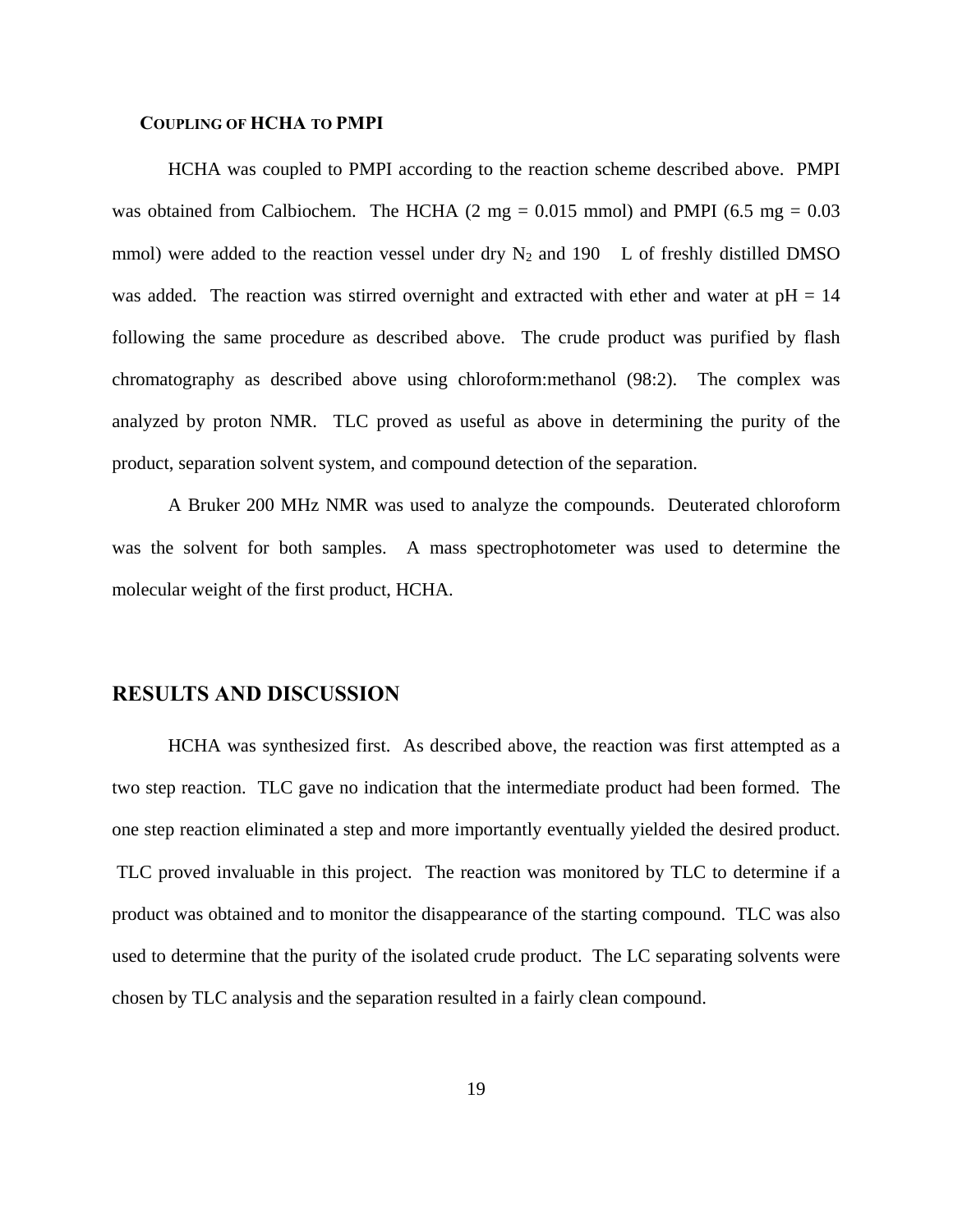The proton NMR spectrum of HCHA is shown in Figure G. A collection of the NMR spectra of several similar compounds is contained in the appendix. Tentative peak assignments were made based on the NMR of similar compounds and from reference books (see the Appensix for several spectra).<sup>y,z</sup> The peaks from 1.2 to 2.2 ppm correspond to the hydrogens on the cyclohexane ring excluding those assigned next. The peak from 2.8 to 2.9 ppm most likely corresponds to the hydrogen on the carbon bearing the hydroxylamine. The peak from 4.1 to 4.2 ppm most likely corresponds to the hydrogen on the carbon bearing the hydroxyl. Assignment of the peak at 6.2 ppm is more difficult and will be discussed further below. The other peaks in the spectrum are contaminates and the peak at 7.24 ppm corresponds to the solvent, chloroform. The contaminate peaks are much smaller than the HCHA peaks, which confirms the purity seen by TLC.

Integration of the peaks revealed more problems in interpreting the NMR spectrum. It appears that  $\sim$ 41 AU<sup>2</sup> corresponds to 1 hydrogen. Using this value, one obtains approximately 15 hydrogens for the four peaks mentioned above. HCHA only has 13 hydrogens. The abnormally large integration value is most likely due to contaminants. The peak from 1.2 to 2.2 ppm integrates to 10 hydrogens but it most likely corresponds to 8 protons on the cyclohexane ring. If 82  $AU^2$  are due to contaminants then the correct value of 13 hydrogen is obtained. The broad peak at 6.2 ppm integrates to 3.25 protons, which would correspond to the amino's hydrogen, the two hydroxyls' hydrogens, and exchanging protons. The broadness of the peak indicates that it belongs to hydrogens which are easily exchanged, which is the case for both the hydroxyl and the amino hydrogens. Considering the literature spectra and apparently different environment of each proton, it was not expected that the amino's and both hydroxyls' hydrogens would all overlap. If the three proton peaks were very close together, they could merge into one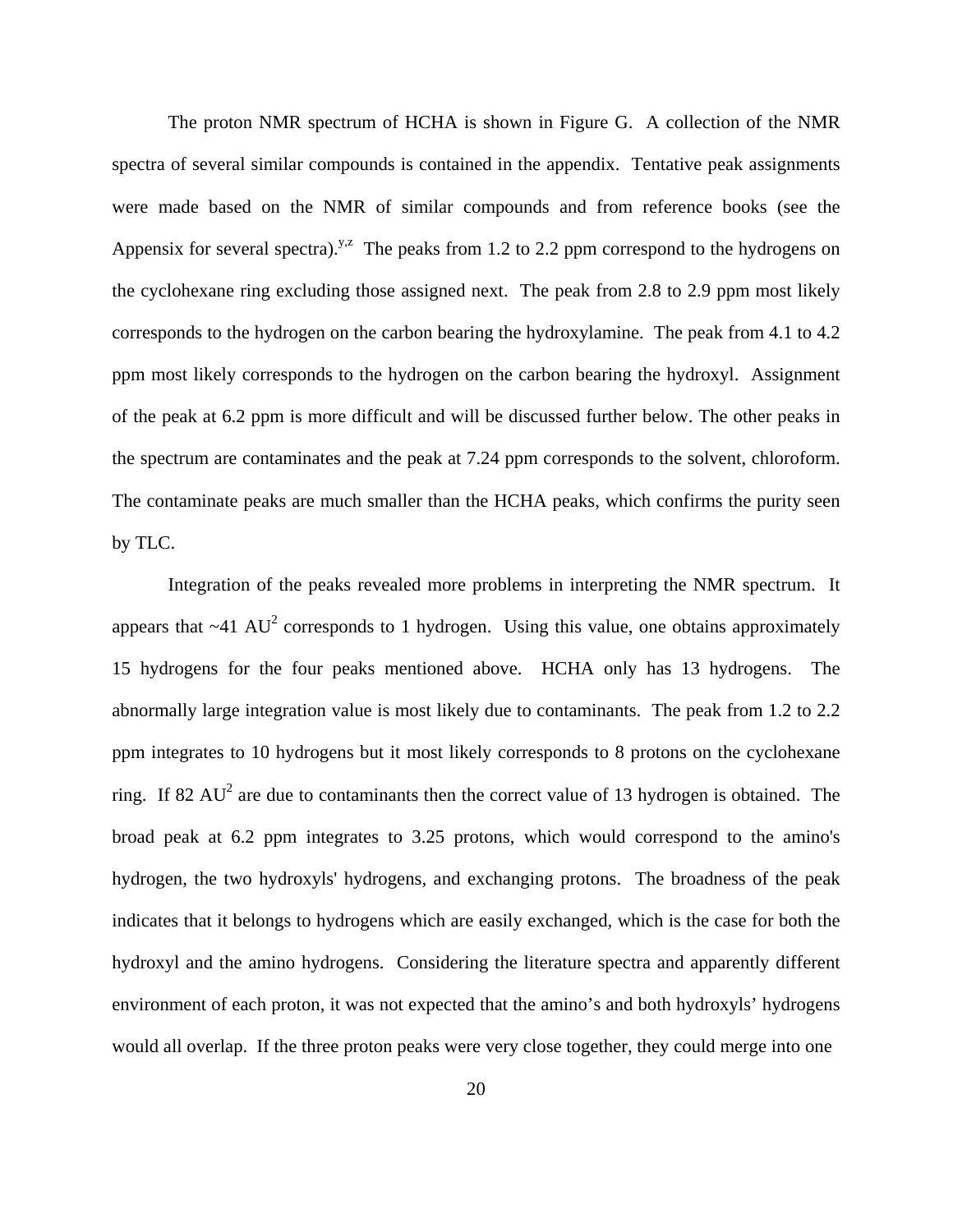**Figure G**. Proton NMR for the model compound, HCHA.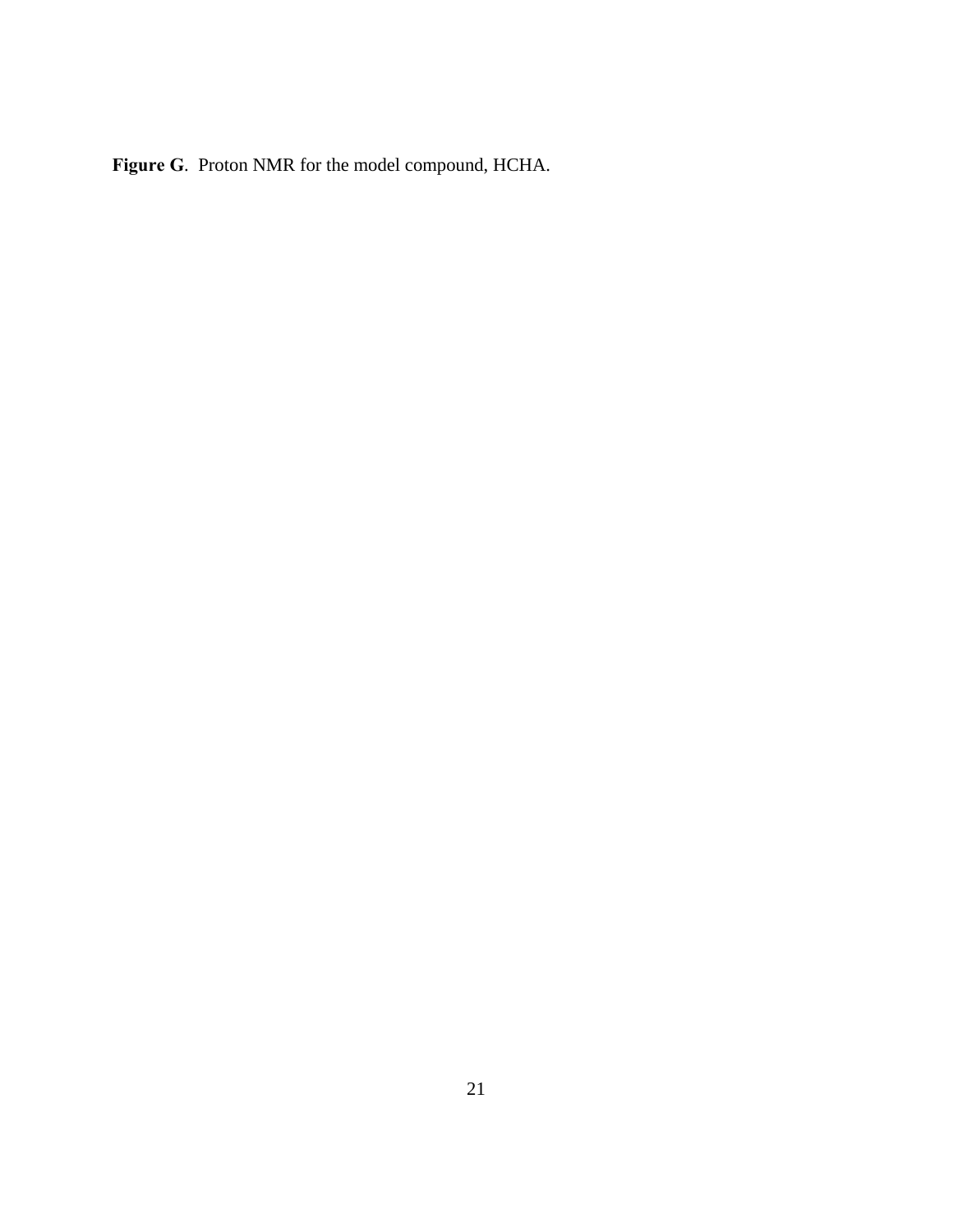peak, but larger differences were expected. Merging peaks are often detected by an asymmetrical peak which does not seem to be present. More NMR studies using other solvents and techniques are necessary to confirm the identity by NMR. A more cost effective and faster determination of the product was molecular weight determination.

The molecular weight of HCHA was determined by mass spectrometry to confirm the synthesis of the correct compound. The spectrum is seen in Figure H. The predominate peak at 131.38 most likely corresponds to HCHA ( $MW = 131.174$ ). This strongly supports the synthesis of the correct compound. Only small amounts of contaminates were observed again confirming the purity of the product.

Good results allowed us to continue working on the next step of the project, conjugating HCHA to PMPI. The reaction proceeded as described above with only a few difficulties. TLC proved as invaluable in this reaction as in the previous one. It was used to determine if the reaction worked, to find the optimum separation solvents, and to detect the correct compound and its purity.

The purified product was analyzed by proton NMR and the result is seen in Figure I. Unfortunately, only a very small amount of product was obtained  $<$  5 mg. It is also apparent that all the diethyl ether was not removed. Very good peaks for ether are observed at 1.11 - 1.23 ppm and at 3.4 - 3.5 ppm. The chloroform peak at 7.24 ppm is also very prominent. Few peaks were observed in the expected place. Time prevented further analysis. Proof of conjugation of HCHA and PMPI was therefore not obtained during this work.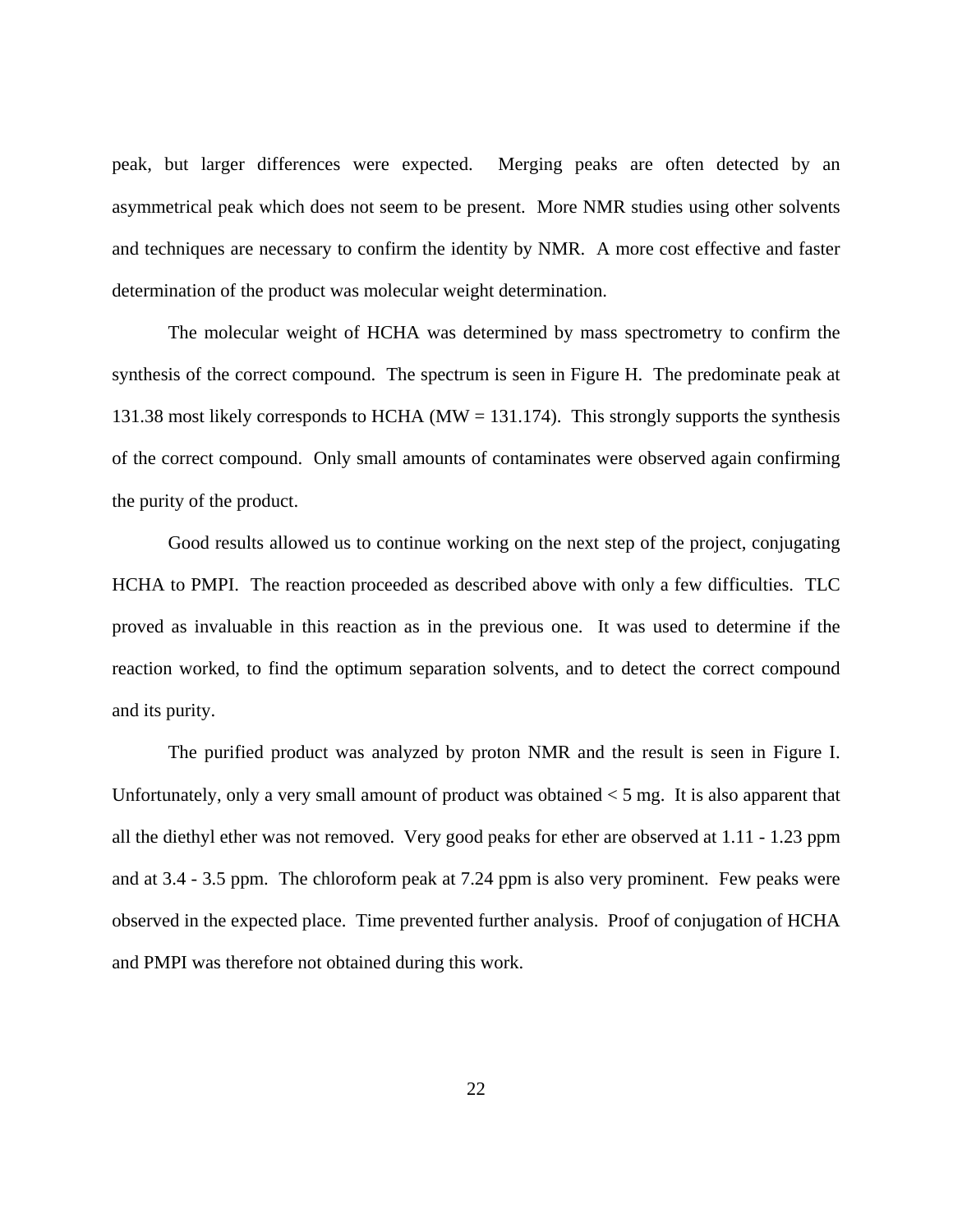**Figure H**. Mass spectrum for the model compound, HCHA (MW = 131.174).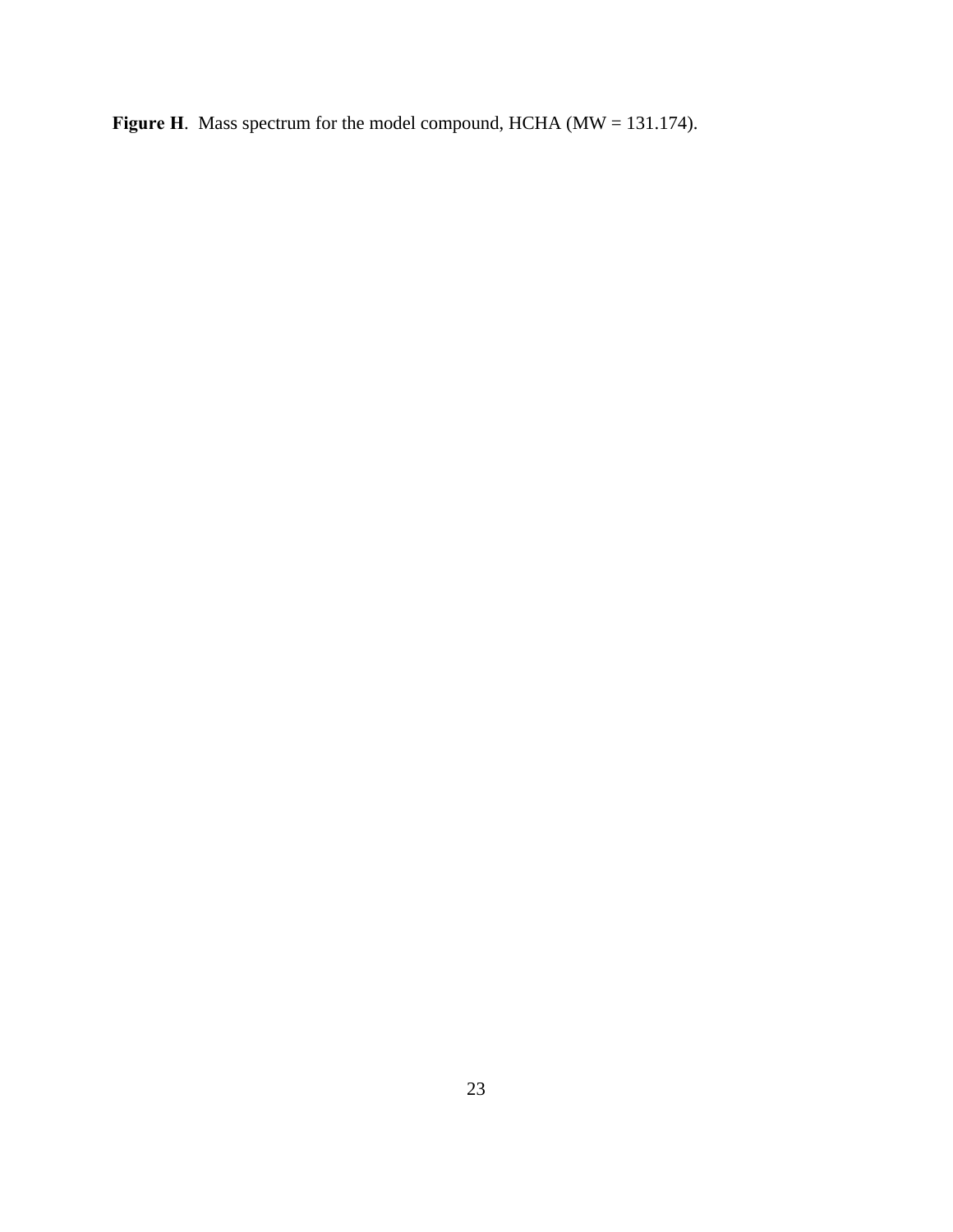**Figure I**. Proton NMR spectrum for the HCHA/PMPI conjugate.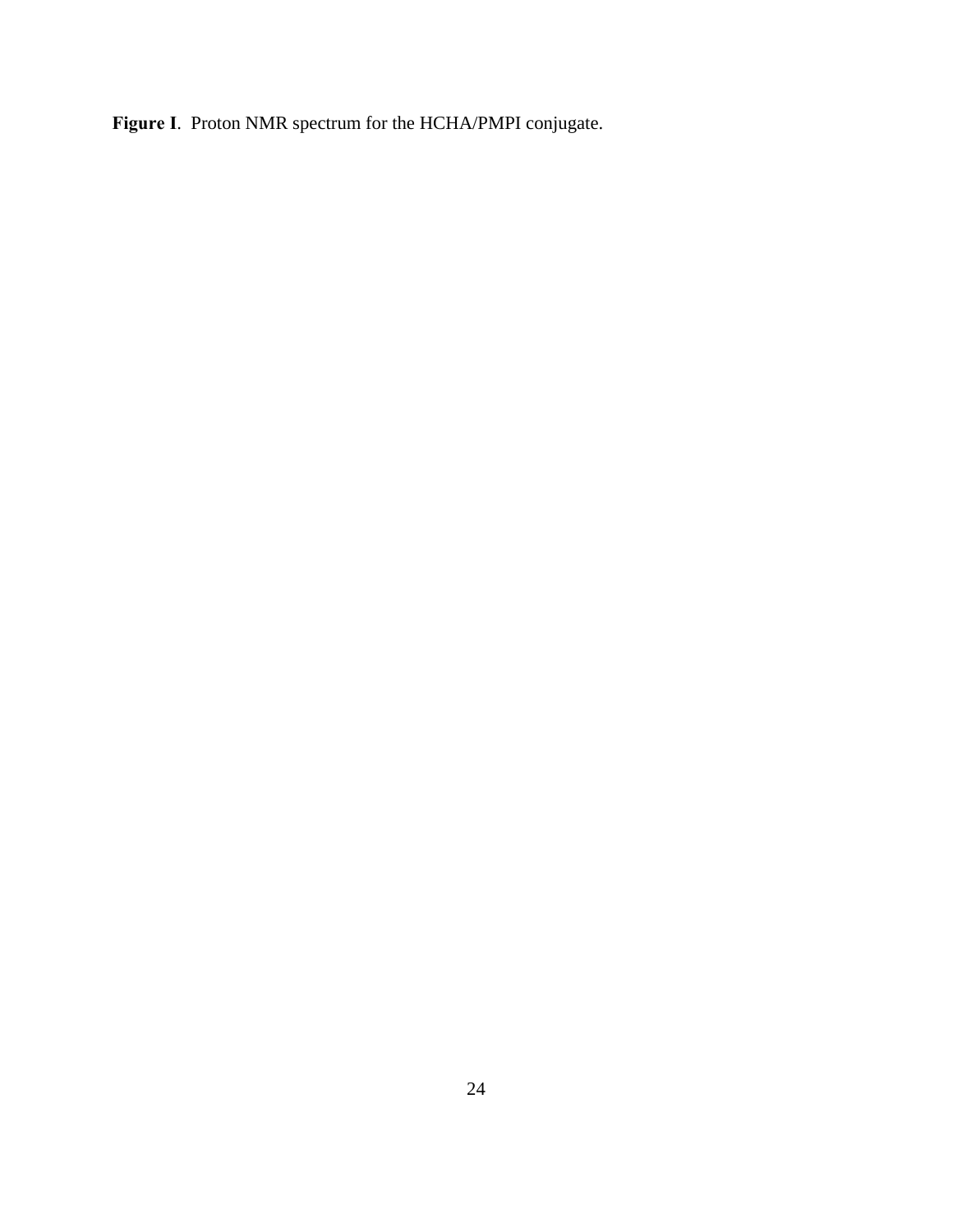# <span id="page-24-0"></span>**CONCLUSION**

In this report, the antisense therapy and calicheamicins have been reviewed and the rationale, strategy, and results of the synthesis of HCHA were presented. The synthesis of HCHA was apparently successful as shown by the NMR and mass spectroscopy analysis. Although these methods did not give irrefutable conformation of the desired product, they strongly support the synthesis of HCHA. The coupling of HCHA to PMPI was attempted but proof of conjugation was not obtained.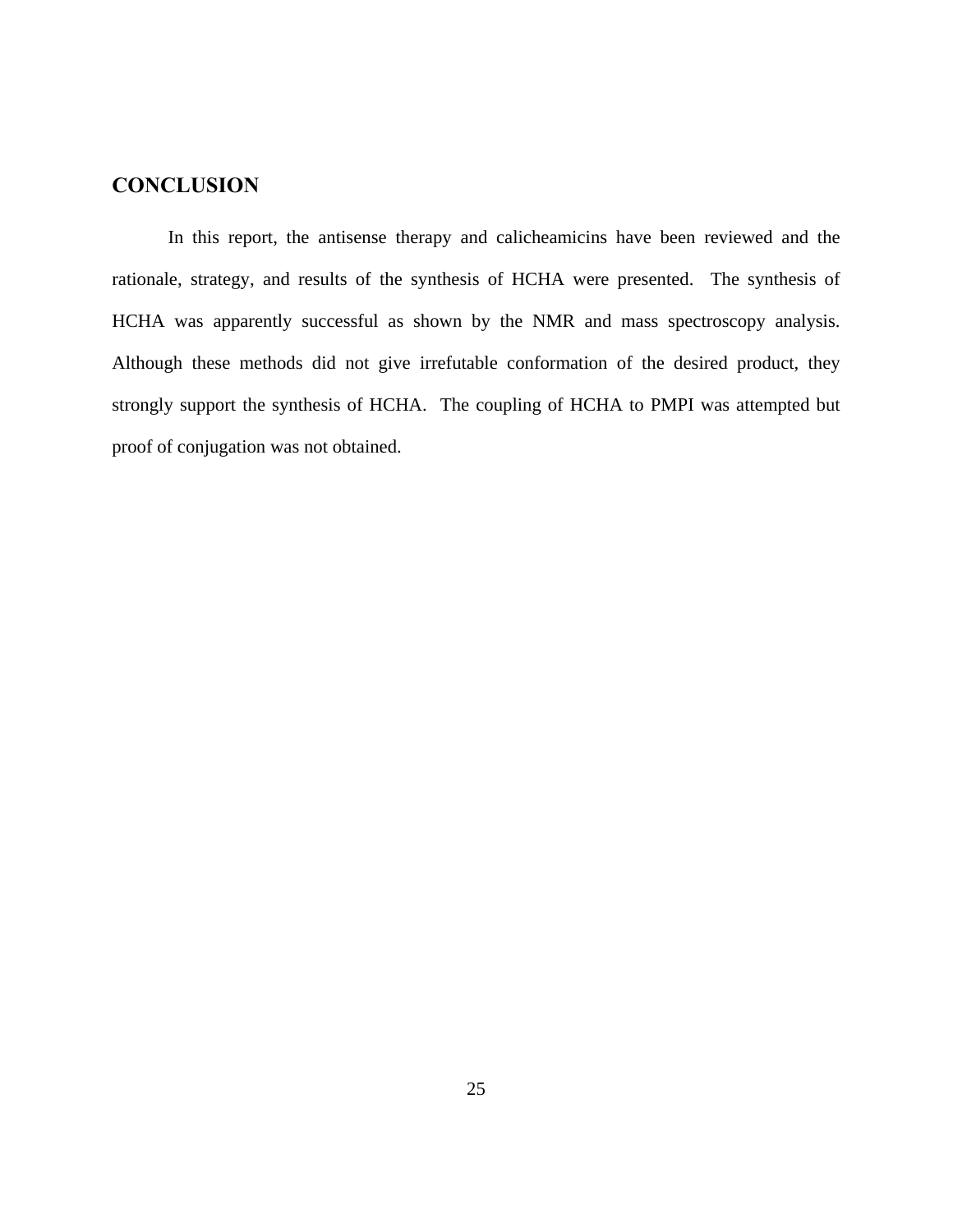## <span id="page-25-0"></span>**REFERENCES**

- a. C. A. Stein, Y.-C. Cheng. *Science.* **261,** 1004-1012 (1993).
- b. E. Uhlmann, A Peyman. *Chem. Rev.* **90,** 543-584 (1990).
- c. M. L. Riordan, J. C. Martin. *Nature.* **350,** 442-443 (1991).
- d. G. Zon. *Pharm. Res.* **5**, 539-549 (1988).
- e. G. Y. Wu, C. H. Wu. *J. of Biol. Chem.*. **267**, 12436-12439 (1992).
- f. J. Frese, Jr., C. H. Wu, G. Y. Wu. *Advanced Drug Delivery Reviews*. **14**, 137-152 (1994).
- j. K. C. Nicolaou, A. L. Smith, E. W. Yue. *Pro. Natl. Acad. Sci. USA.* **90,** 5881-5888 (1993).
- k. S. Walker, R. Landovitz, W. D. Ding, G. A. Ellestad, D. Kahne. *Pro. Natl. Acad. Sci. USA.* **89,** 4608-4612 (1992).
- l. N. Zein, M. Poncin, R. Nilakantan, G. A. Ellestad. *Science.* **244,** 697-699 (1989).
- m. K. C. Nicolaou, W.-M. Dai, S.-C. Tsay, V. A Estevez, W. Wrasidlo. *Science.* **256,** 1172- 1178 (1992).
- n. T. L. Z. Zeng, V. A. Estevez, K. U. Baldenius, K. C. Nicolaou, G. F. Joyce. *J. Am. Chem. Soc.* **116,** 3709-3715 (1994).
- o. K. C. Nicolaou, C. W. Hummel, M. Nakada, E. N. Pitsinos, A. L. Smith, K. Shibayama, H. Saimoto. *J. Am. Chem. Soc.* **115,** 7593-7635 (1993).
- p. K. C. Nicolaou. *Angew. Chem. Int. Ed. Engl.* **32**, 1377-1385 (1993).
- r. M. E. Annunziato, U. S. Patel, M. Ranade, P. S. Palumbo. *Bioconj. Chem.* **4**, 212-218 (1993).
- s. Personal communication with Aldrich Chemical Co.
- t. Isocyanate ref.
- u. J. M. Trochet, N. Bizzozero, M. Geoffroy. *Carbohydr. Res.* **191**, 138-143 (1989).